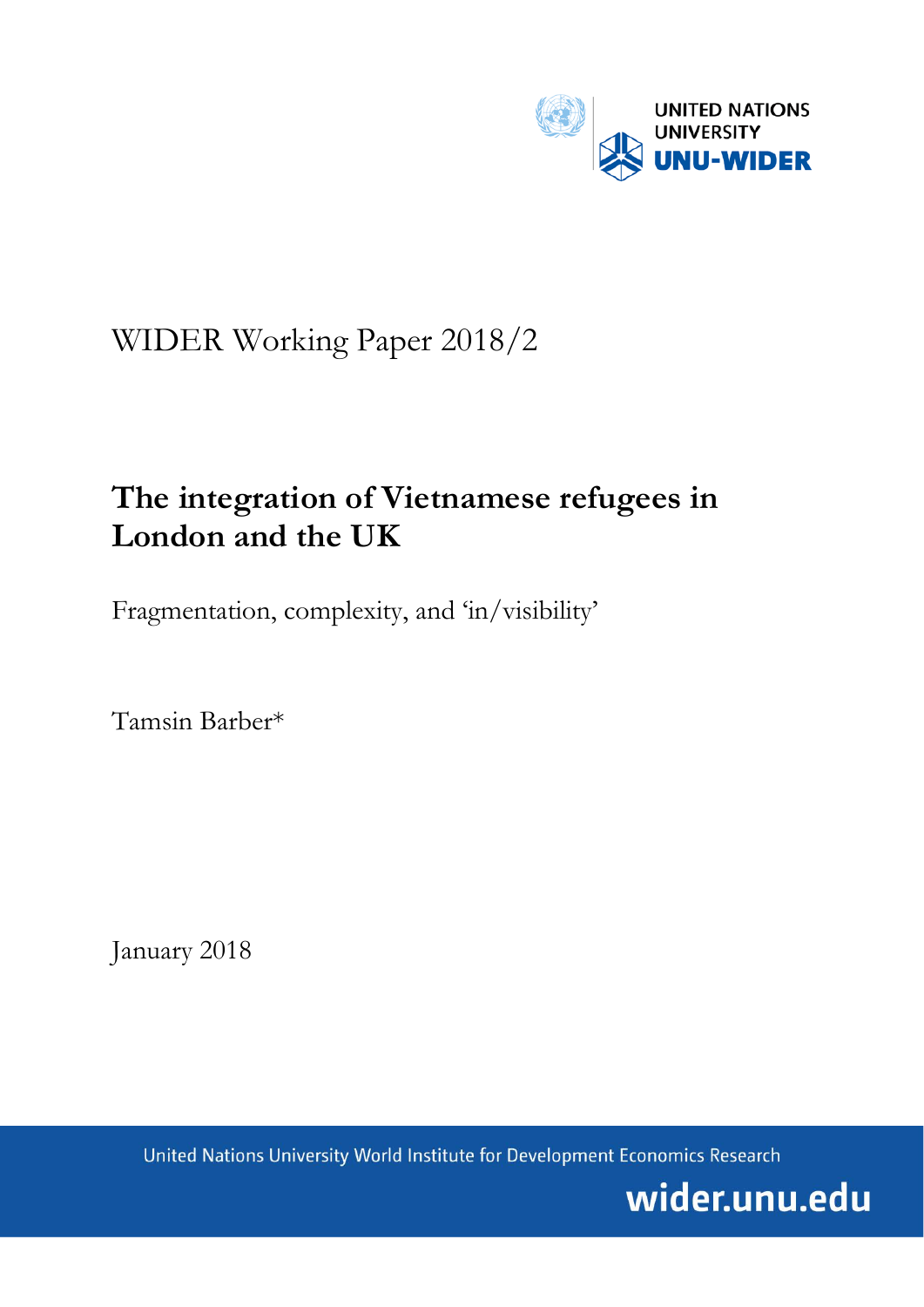**Abstract:** The Vietnamese refugee experience in the UK has been characteristically different from the broader international flows of Vietnamese 'boat people' to the West. With no pre-existing Vietnamese community in the UK, largely composed of the rural poor from northern Vietnam, this numerically small community has remained largely invisible in British society. London houses over half of the UK Vietnamese population and the London Vietnamese communities are notoriously heterogeneous, fragmented, and divided according to political ideology, refugee wave, social class, ethnicity, geographical location, and social origins. These factors have translated into differential access to/proximity to local ethnic and co-ethnic labour markets and services, opportunities for self-employment, ethnic and transnational networks, political representation, community organization, public service provision, and belonging. This article explores how these various layers have worked together to produce divergent outcomes for these population fragments across London. Attention is paid to variation across areas of higher population concentration in East London (Lewisham and Hackney) and the more dispersed North and West London populations. In addition to exploring socioeconomic features of integration, this article also reflects upon how the broader social status of Vietnamese refugees in British society has offered both opportunities and constraints for their success.

**Keywords:** first- and second-generation, intra-ethnic divisions, invisibility UK, Vietnamese communities in London

### **JEL classification:** J15

**Acknowledgements:** The author would like to thank Rachel Gisselquist and participants at the UNU-WIDER workshop on Forced Migration and Inequality for advice and comments on an earlier version of this paper. Thanks also to Hai Nguyen for her assistance with statistical data extraction. Any errors are the responsibility of the author.

Copyright © UNU-WIDER 2018

Information and requests: publications@wider.unu.edu

ISSN 1798-7237 ISBN 978-92-9256-444-5 <https://doi.org/10.35188/UNU-WIDER/2018/444-5>

Typescript prepared by Gary Smith.

The Institute is funded through income from an endowment fund with additional contributions to its work programme from Denmark, Finland, Sweden, and the United Kingdom.

Katajanokanlaituri 6 B, 00160 Helsinki, Finland

The views expressed in this paper are those of the author(s), and do not necessarily reflect the views of the Institute or the United Nations University, nor the programme/project donors.

<sup>\*</sup>Oxford Brookes University, Oxford, UK; t.barber@brookes.ac.uk

This study has been prepared within the UNU-WIDER initiative on 'Forced Migration and Inequality: County- and City-level Factors that Influence Refugee Integration', which is part of the UNU-WIDER project on ['The politics of group-based](https://www.wider.unu.edu/node/476) [inequalities—measurement, implications, and possibilities for](https://www.wider.unu.edu/node/476) change', which is part of a larger research project on ['Disadvantaged](https://www.wider.unu.edu/node/362) groups and [social mobility'.](https://www.wider.unu.edu/node/362) 

The United Nations University World Institute for Development Economics Research provides economic analysis and policy advice with the aim of promoting sustainable and equitable development. The Institute began operations in 1985 in Helsinki, Finland, as the first research and training centre of the United Nations University. Today it is a unique blend of think tank, research institute, and UN agency—providing a range of services from policy advice to governments as well as freely available original research.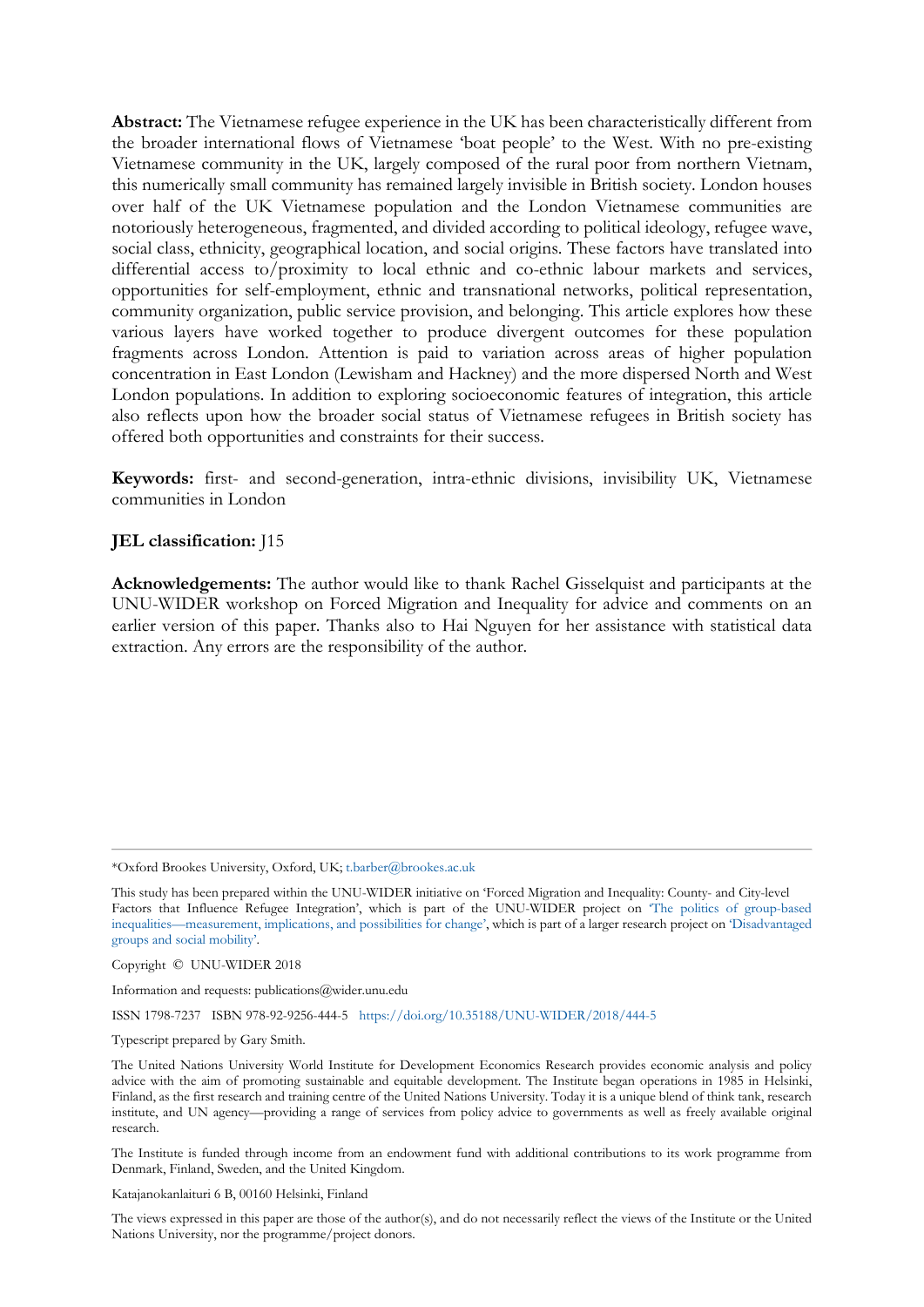## **1 Introduction**

-

The focus of this article is to understand the factors that have impacted upon the ongoing experience of the Vietnamese refugees and their children in the UK, both in terms of their distinctive forms of disadvantage, inequality, and exclusion, and the strategies and forms of advantage developed among this group in the UK, and London more specifically. It is argued that the different social backgrounds of the UK Vietnamese and their related emerging social networks that have been shaped by the context of reception have formed the key basis for their success and disadvantage in British society. These include: patterns of residential settlement, community formation, access to ethnic employment and to mainstream structures and organizations, forms of visibility, group-identity formation, and society participation. There are significant signs of intergenerational social mobility and socioeconomic success even though the community remains largely silent and invisible. In the following sections, I briefly outline the policy context for the resettlement of Vietnamese refugees in Britain before turning to a review of baseline data on the position of the Vietnamese population in the UK and London. A methodological discussion provides the rationale for the focus on London and highlights some methodological issues and challenges pertaining to the availability of data on the community. The main analytical sections will demonstrate how differences and divisions within the Vietnamese population have largely served to perpetuate niche forms of advantage and disadvantage in London, while at the same time rendering the community largely voiceless and invisible today. Three areas of analysis will be explored: labour market experience and employment; community divisions and organizations; and social status in mainstream society.

In 1975, the fall of Saigon marked the end of the America–Vietnam War and led thousands of refugees from Vietnam to flee to countries all over the world. Initially, these were South Vietnamese refugees fleeing in small boats who were rescued by naval ships in the area; the majority of these refugees went to the USA, Canada, Australia, and France. This first exodus of refugees shaped the Western image of the 'boat people'; and their plight captured the imaginations of the media and had a deep effect on the Western world (Dalglish 1989). However, the refugees arriving in Britain came from a different flow; the majority of these fled from the former North Vietnam and were largely ethnic Chinese fleeing the ethnic cleansing that took place after the Chinese invasion of North Vietnam in 1979. These refugees left in large boats and were hosted in 'holding camps' in Hong Kong and other countries in Southeast Asia before coming to the West. Their social composition and refugee experience was distinct from the majority of refugees arriving in other Western nations.

The 'first wave' of refugees were largely ethnic Vietnamese from South Vietnam, who faced persecution due to their involvement in the former capitalist regime. The majority of these refugees fled to countries with previous colonial links to Vietnam, including the USA and France. In the initial period following the events of 1975, the USA received 130,000 refugees and France, 9,500 refugees; the UK received only 32 refugees (Dalglish 1989). Very few went to Australia and Canada initially, although their intake increased rapidly soon after. [1](#page-2-0) The UK received refugees in quotas from camps in Southeast Asia, and these tended to come from rural and poor areas of northern Vietnam (62 per cent) and were mainly ethnic Chinese (77 per cent) living in Vietnam who fled

<span id="page-2-0"></span><sup>&</sup>lt;sup>1</sup> Australia initially accepted 539 Vietnamese refugees between 1975 and 1976, although the number rapidly increased to a peak of 12,915 in 1980 (Thomas 2005). In Canada, during the same period, 5,608 refugees were admitted, but between 1979 and 1981 a quota of 60,000 refugees was agreed; by 1985 there were 110,000 Vietnamese refugees in Canada (Besier 1999).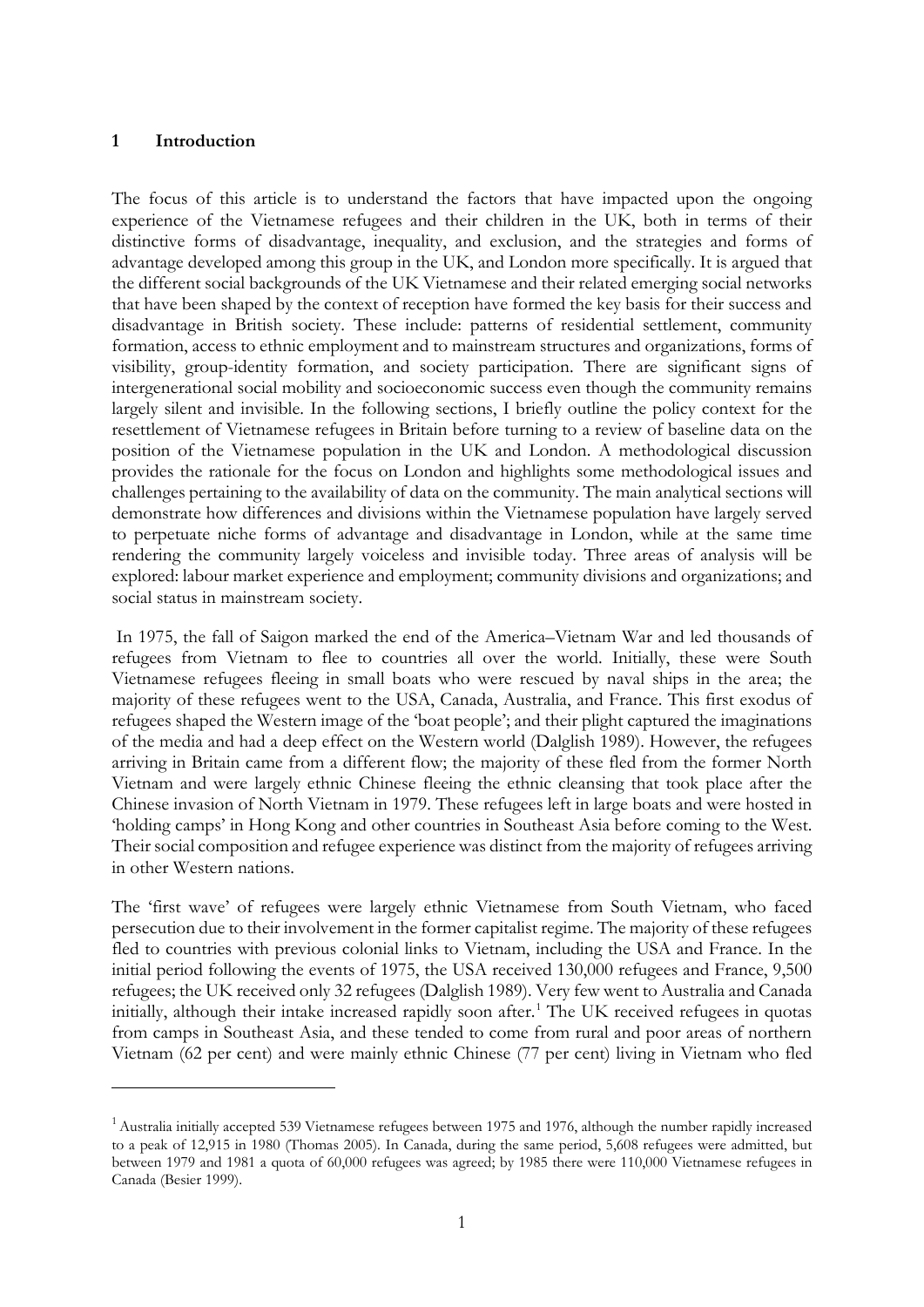due to the ethnic harassment they suffered after the Chinese invasion of Vietnam in 1979 (Duke and Marshall 1995).<sup>[2](#page-3-0)</sup> This contrasted with those arriving in the USA (and Australia, initially), who came largely from South Vietnam and were well educated. This group was often evacuated as political dissidents of the communist state and tended to have strong political links with the US government. It has been noted that the USA and Australia were literally able to 'hand-pick' refugees from the professional classes of South Vietnam. This is believed to have contributed to the establishment of more prosperous communities—particularly in California and Sydney (Joly 1989; San Juan 2009). At the time Britain received its first refugees in 1975, the burgeoning Vietnamese refugee communities in the USA and France had already been formed; from the 1920s in France a settled Vietnamese community already existed due to French colonial links with Indochina (Bousquet 1991), and in 1965 in the USA due to US involvement in Vietnam. The lack of an existing Vietnamese community in Britain was an important factor affecting the integration of these refugees in Britain. Here, the Vietnamese became known unequivocally as 'boat people' and 'victims', a label that was deeply disempowering (Hale 1992; Refugee Action 2003). By contrast to other Vietnamese diaspora communities, the Vietnamese in Britain were not a strongly politicized community, nor did they mobilize around a shared anti-communist political consciousness due to their multifarious and unique reasons for leaving (economic drivers, poverty, and anti-Chinese hostility being key push factors). While the first-generation Australian Vietnamese refugees have been referred to as a key 'foundational generation' passing anticommunist ideologies down the generations (Baldassar et al. 2017; also see Valverde 2012 on the US Vietnamese), in the UK the first generation was more divided in its ideology, and so the generational transmission of ideology appears to be more blurred.

Two key host-country factors profoundly shaped the early settlement and future integration of the refugees in the UK. The first was their arrival during a period of economic recession and high unemployment during the 1970s; this had a number of implication for the financial assistance available for resettling refugees, as well as the conditions for integrating them into the UK labour market, which would be key to ensuring their future prospects for integration in the UK. The second was the UK government reception policies to deal with refugees—notably the 1979 dispersal policy that was intended to spread the burden of housing the refugees across the country and to enable better integration within British communities by avoiding 'ghettoization' (Robinson and Hale 1989). These factors, in addition to a lack of familiarity/colonial contact between the British and the Vietnamese (and the fact the UK was not the first country of choice for most of the refugees) led to a difficult readjustment period. Their reception and later integration into the UK was also strongly influenced by the multicultural model of Britain, which was based at the time upon the Commonwealth model privileging groups from the ex-colonies over newcomers (Anthias and Yuval-Davis 1992). Unlike in Canada, where Vietnamese refugees became beneficiaries of the 'new state policy' of multiculturalism that ensured the promotion of different cultures and languages as well as providing resources to enable the active participation of minority groups (Besier 1999), in Britain the 'multicultural model' was relatively laissez-faire and viewed more as part of the voluntary arm of the state. This entailed minimal state intervention, reducing government expenditure, and encouraging individuals to take responsibility for their own welfare and destiny (see Robinson and Hale 1989). Factors from the side of the Vietnamese refugees included an incompatibility between their skills and those needed in the UK labour market, an interruption to education (as the majority arrived during their early twenties; Lam and Martin 1997), poor language skills and illiteracy, and the transition from their rural backgrounds in

-

<span id="page-3-0"></span><sup>&</sup>lt;sup>2</sup> As relations deteriorated between Vietnam and China, this group found their position increasingly untenable and had restrictions placed upon their movement, their ownership of businesses, and their right to meet in public (Robinson and Hale 1989).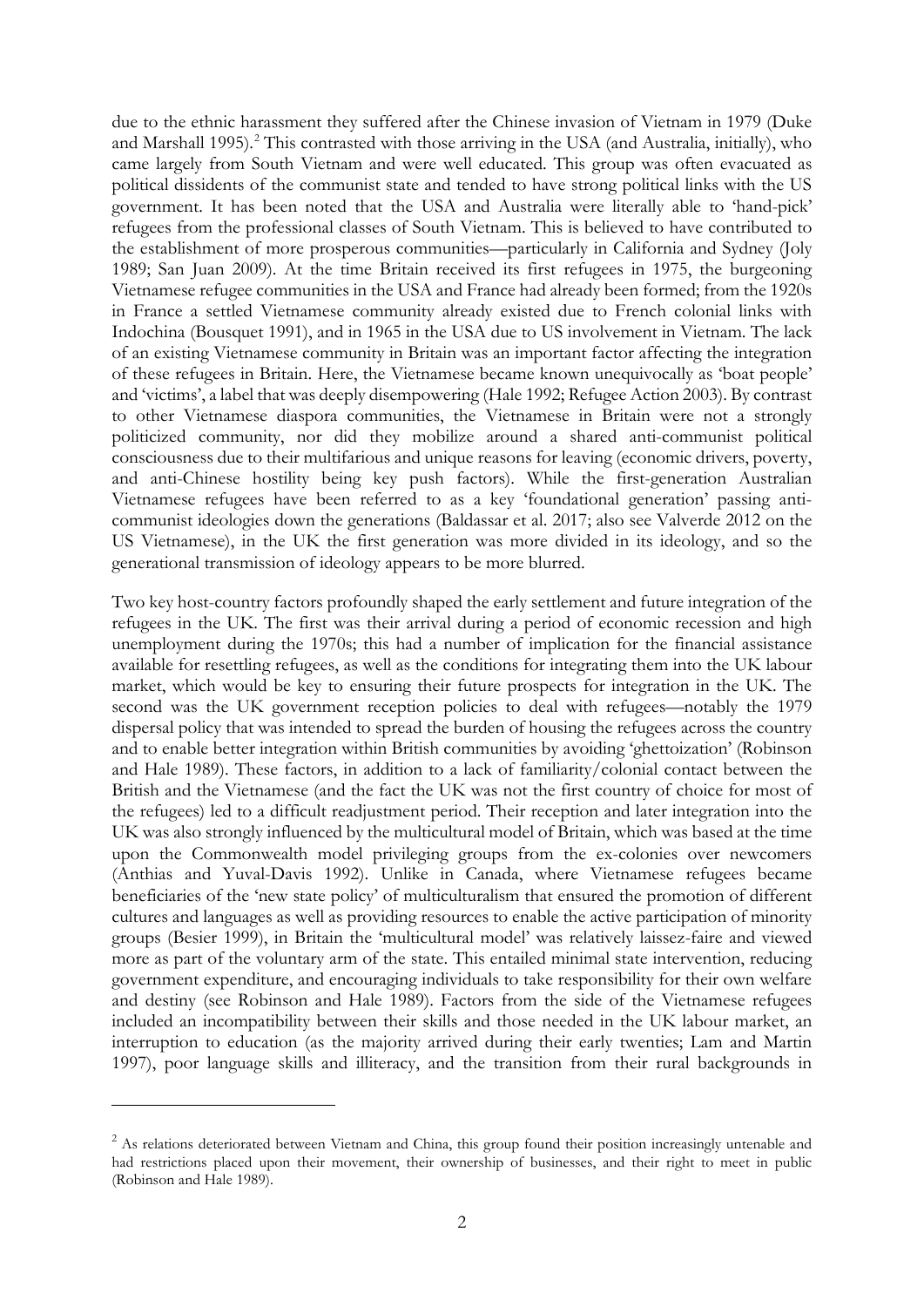Vietnam to living in towns and cities in the UK. These things have had a relatively enduring impact upon the experience of Vietnamese in Britain up to the current day.

## **2 Early experiences of reception, dispersal, and resettlement**

Responding to UNHCR appeals for countries to accept quotas of refugees for resettlement, the UK accepted around 15,000 refugees (1,500, 1,400, and then 10,000 in 1979, and a further 2,000 in 1989). Alongside family reunion and the Orderly Departure Programme (ODP), this totalled about 24,000 refugees by the early 1990s (Refugee Council 1991). These Vietnamese refugees constituted a 'special group' in the eyes of UK policy makers because by comparison with other refugees, they were accepted for asylum before arriving in this country and many came as part of a quota programme specifically designed for them by the international community (Duke and Marshall 1995). Quota refugees were provided with systematic arrangements for reception, while non-quota refugees were left in the care of local authorities. However, the Vietnamese refugees arrived in Britain in three main waves. The first wave (1975–82) saw the arrival of the bulk of refugees—those from the South and then increasingly ethnic Chinese from the North. The second wave (1983–88) represented a steady trickle of a few hundred Vietnamese who arrived every year as boat rescue and family reunion cases, or as part of the ODP (Duke and Marshall 1995). There was no systematic reception arrangement for the refugees during this second wave, which was partly due to the existence of newly established refugee families (from North Vietnam) with whom they could stay or who could help them (Joly 1989; Robinson and Hale 1989). The third wave (1989 onwards) saw a steadier stream of arrivals supplemented by the '2,000 quota', a special programme of 2,000 admissions. These came mainly via camps in Hong Kong and included some admissions on 'self-sufficiency' and humanitarian grounds (Hitchcox 1988). The bulk of them, up to the end of 1992, were family reunion cases joining relatives already settled in Britain (Duke and Marshall 1995). Although the majority of the Vietnamese were 'programme' or 'quota' refugees, meaning that their immigration status had been granted overseas, and after arrival in the UK they were assisted through a resettlement programme comprising housing and social welfare support (IPPR 2007), in practice the delivery of the programme was not as coherent as planned. According to Robinson and Hale (1989), refugees were housed in reception camps for a maximum of three months; after that, services and support were delegated to local charities and voluntary groups. As already alluded to, the initial experiences of the refugees were structured largely according to the context of their arrival in the late 1970s at a time of high unemployment and shifts in public policy. While the first wave of arrivals (1975–82) was initially housed in reception centres funded by the government and run by voluntary agencies (British Council for Aid for Refugees, Save the Children Fund, and the Ockenden Venture), after the bulk of the quota of 10,000 had arrived these reception centres were phased out. This decision meant the majority of refugees—those from the two later waves—were unsupported. This had an important impact as these refugees came from underprivileged socioeconomic backgrounds and were more likely to have spent periods of time in refugee holding camps in Hong Kong, which had damaging psychological and health effects (Hitchcox 1988).[3](#page-4-0) The combination of these factors had a detrimental effect on how well this group was able to adjust to their new lives in Britain (Refugee Action 2003).

Refugees arriving under these later waves were also encouraged to stay with relatives living in the UK, rather than moving through the reception centres. However, as they were expected to make their own arrangements, this often meant they missed out on key services and opportunities to

<u>.</u>

<span id="page-4-0"></span><sup>&</sup>lt;sup>3</sup> These camps were introduced in 1982 as a policy of 'humane deterrence' to discourage other Vietnamese from going to Hong Kong (Hitchcox 1988).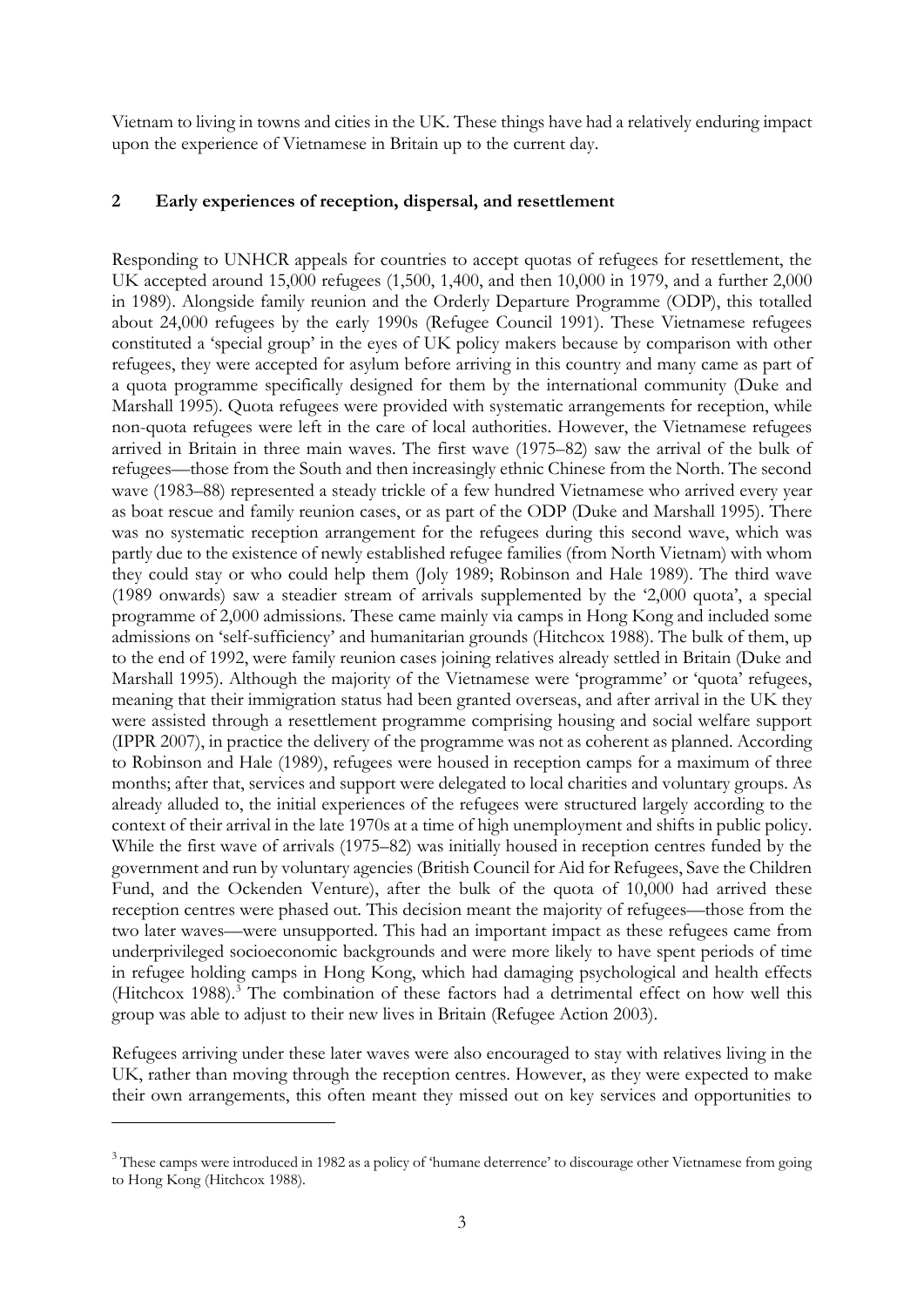adapt to British society (Refugee Action 2003; Robinson and Hale 1989). Retrospective research found that reception centres offered certain advantages in relation to later resettlement, including: language courses, medical help, opportunities to learn about life in the UK, advice about practicalities of life in the UK, arrangement of subsequent accommodation, enrolment of children in local schools, and childcare (Duke and Marshall 1995; Lam and Martin 1997; Robinson 1992). As a consequence, a large majority of the Vietnamese refugees who were already the most disadvantaged became further disadvantaged through this change in policy.

The geographical dispersal of the refugees under the 1979 dispersal policy played an important role in their reception experience (Robinson 1985). The broader policy aimed at integrating refugees into society by giving them access to mainstream welfare programmes, and regular employment and housing was believed to be the key. The dispersal policy sought to avoid a concentration of Vietnamese communities by restricting household clusters to between four and ten households (Joly 1989). However, the wisdom of the policy was widely challenged by refugee experts, who thought the decision would further fragment an already unsettled people (similar debates also took place in the USA over whether the 'scatter' policy was introduced for the purposes of enabling greater assimilation or for avoiding 'ghettoization' (Rumbaut 1995)). Concerns were raised about the likelihood of cultural isolation and the feasibility of delivering tailored support services and resources within the context of an already strained public service sector. This was especially pertinent given the absence of an established Vietnamese community in Britain from which support could be garnered. The refugees were dispersed widely across rural areas of Britain; as many of the Vietnamese refugees were themselves from rural towns and villages in Vietnam, there was an assumption that they would adapt more easily to a rural context in the UK. However, as these areas were harder hit by the UK recession, this meant finding employment (and thus integration) even more difficult for the refugees (Lam and Martin 1997). As the Vietnamese refugees were so sparsely dispersed (with fewer than 300 refugees in the most densely populated areas of London), providing specialized and tailored services was rendered virtually impossible (Dalglish 1989).

The refugees were generally poorly prepared for life in the UK for a number of reasons, including: lack of transferable skills; low levels of education; limited prior contact with Western civilization; the UK not being their chosen destination; the absence of an established Vietnamese community to support new arrivals; recession and high unemployment on arrival; and significant divisions within the refugee population according to religion, language, and geographical origin (Dalglish 1989). By contrast, in the USA Vietnamese refugees have been found to benefit from the newly reformed Vietnamese communities' networks and resources (Zhou and Bankston 1998).

As a result of the problems discussed above, the dispersal policy was abandoned in 1984, when an overwhelming rate of secondary migration of Vietnamese from isolated locations in Britain to major cities such as London, Birmingham, Manchester, and Leeds marked the failure of the policy (Robinson 1985). The Vietnamese regrouped in larger cities, particularly London, where they were eventually able to form small communities and develop interpersonal networks that enabled them to improve their practical, cultural, and social wellbeing (Bell and Clinton 1993; Robinson and Hale 1989; Tomlins et al. 2002). However, a negative outcome of this re-concentration has been that the Vietnamese became increasingly concentrated in poor urban areas where housing was more easily available and affordable (Tomlins et al. 2002). In summary, the 'dispersal' of the Vietnamese refugees led to high levels of isolation, which prompted a secondary migration of the refugees into more concentrated urban pockets in an attempt to improve their situation by drawing upon coethnic resources and relationships. However, at the same time many of the issues facing the Vietnamese have not been dispelled.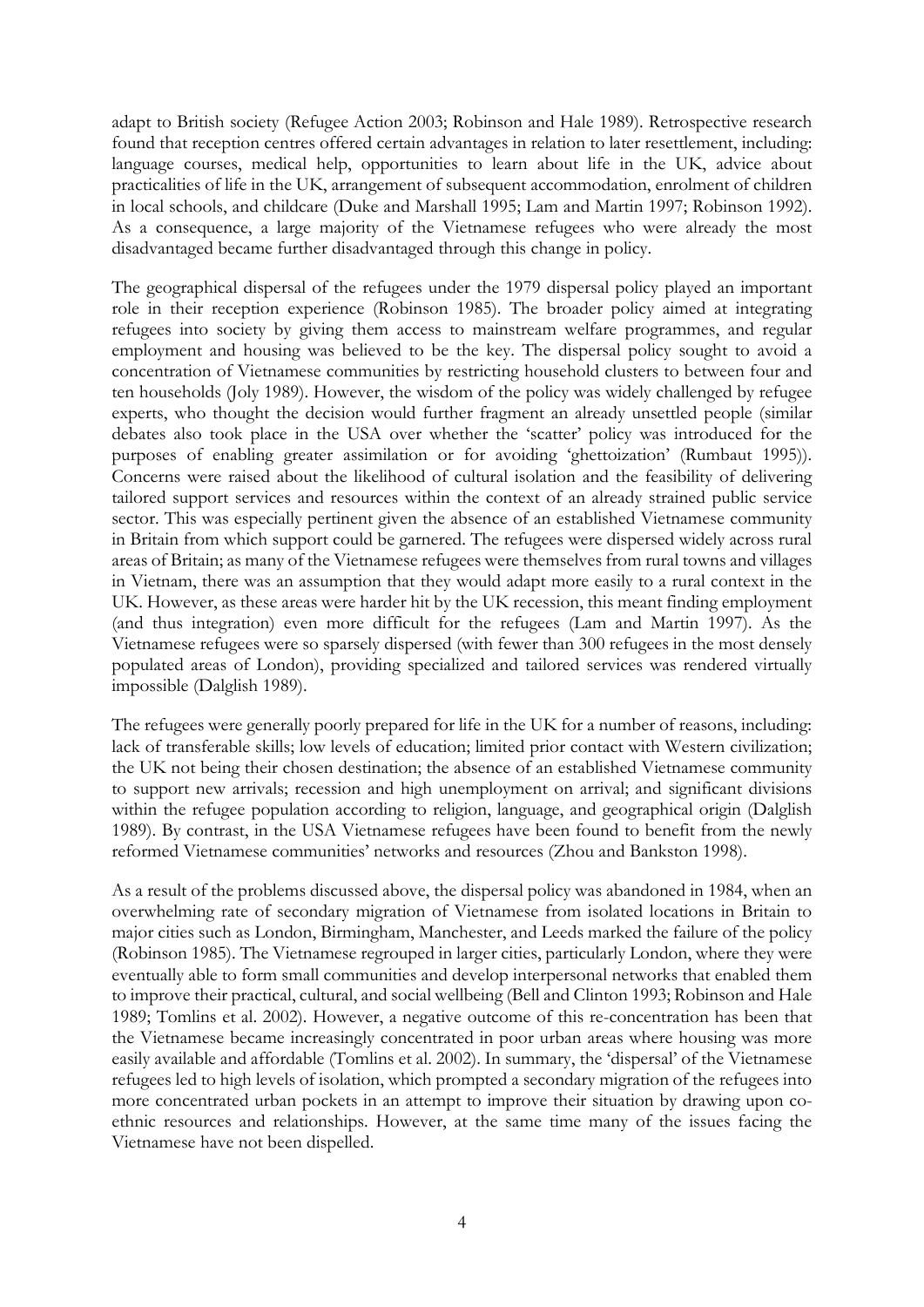## **3 The Vietnamese community in Britain today**

Studies conducted 30 years after the arrival of the Vietnamese refugees in Britain have enabled a rudimentary outline of the geographic, demographic, and labour market experiences of the contemporary Vietnamese population. However, significant limitations in the availability of data prevents a full and clear picture of the position of the Vietnamese population in the UK today. Firstly, at an official level there is no 'Vietnamese' category for the purposes of ethnic monitoring in the UK. At best, statistics are collected by country of birth, so while some data pertaining to the first generation are available, data on the UK-born population tend to be incomplete or estimates. In other cases, the Vietnamese are included under the broader 'Chinese Other' or 'Southeast Asia' categories as the numbers for the Vietnamese remain too small to be disaggregated. In the Census, a slightly more complete count of numbers is provided under the option for Vietnamese to 'write in' their ethnicity under the 'Other, please specify' category. Data exist for the Vietnam-born population in some aspects of the Labour Force Survey and the Higher Education Statistics Agency. Notwithstanding these problems, the following statistics and estimates enable some insight into the current community profile.

The Vietnamese population was counted at 60,635 in England and Wales in the last Census, in 2011 (ONS 2011). Although these statistics are based on 'write-ins' (those who wrote their ethnicity as Vietnamese under the 'Other ethnic' category) and are therefore an imprecise count, they do confirm previous estimates from community leaders who placed the population at 55,000– 65,000 in Britain (IOM 2006). More recent estimates provided by the UK Vietnamese website VietHome place the community at around 90,000. While current ethnic monitoring procedures preclude counting the exact number of those of Vietnamese origin born in the UK, community organizations have placed estimates of the British-born Vietnamese population at 22,000 in 2005 (IOM 2006). Commonly quoted estimates place Vietnamese international students at around 5,000, but HESA (the Higher Education Statistics Agency) counted overseas Vietnamese students at 3,995 in 2016 (HESA 2016). [4](#page-6-0) Community estimates placed undocumented migrants at 20,000 (IOM 2006; Sims 2007). The Vietnamese population is thus a numerically small population in the UK and represents roughly 0.1 per cent of the overall UK population of 65,648,100 (ONS 2017). The UK's larger minorities such as Asians (Indian, Bangladeshis, and Pakistanis) represented 8 per cent, and Black/African/Caribbean 3 per cent of the overall population at the last Census (ONS 2011).

In terms of geographical location, in line with trends in secondary migration (those relocating to urban conurbations after their initial dispersal), data indicate that the community has continued to re-concentrate in well-defined urban hubs. Data from the 2011 Census show that of the 29,459 people born in Vietnam living in England and Wales, over half (15,337) are living in London. Next come Birmingham (1,479), Manchester (865), Nottingham (405), Leeds (374), Northampton (322), Cambridge (259), Newcastle-upon-Tyne (245), Bristol (220), and Leicester (202) (ONS 2011). While these numbers only reflect UK residents born in Vietnam, an educated guess would be double the amount to take into account the second-generation Vietnamese who are now British citizens and increase the figure by a further one-third to take into account the number of undocumented Vietnamese presently in the UK. Within London, the most current statistics and estimates show that over one-third of the population live in the boroughs of Lewisham, Southwark, and Hackney (IOM 2006; Sims 2007). In terms of the total number of Vietnamese in London (including those born in the UK and undocumented migrants), community sources in

<u>.</u>

<span id="page-6-0"></span><sup>&</sup>lt;sup>4</sup>This might be due to HESA counting students by the country of application (rather than birth), and it is known that Vietnamese students may be applying from a third country.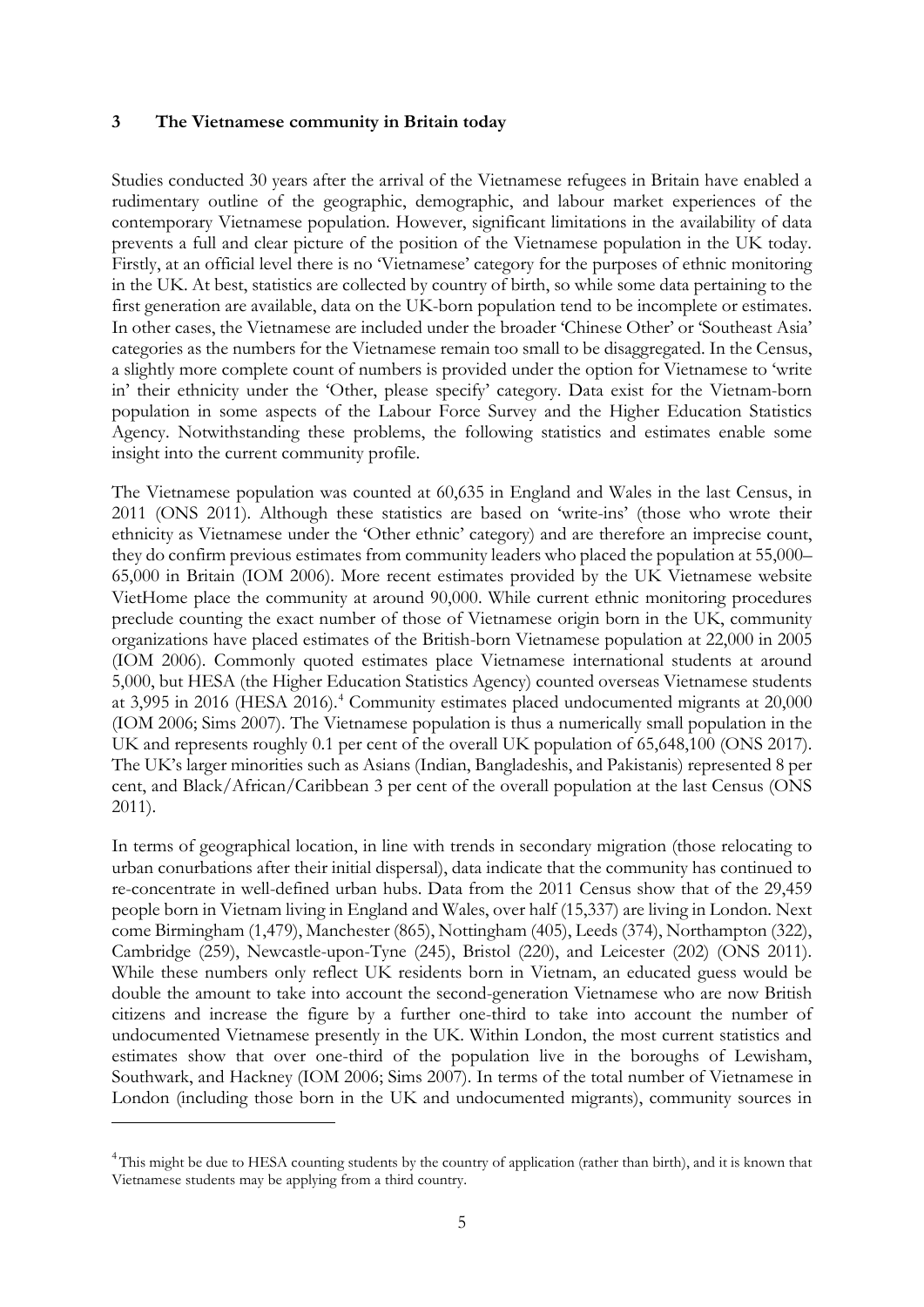2006 estimated a figure of 35,000–55,000 in London (Sims 2007). Given the difficulties in accessing reliable sources and the impossibility of counting the number of undocumented migrants, a more accurate estimate is difficult to establish. The IOM (2006) provides a breakdown of the estimated populations in those London boroughs where significant numbers of Vietnamese are known to live. They estimate numbers of 3,000–5,500 in the boroughs of Hackney, Southwark, Lewisham, Greenwich, Lambeth, and Tower Hamlets (in descending order of density). These boroughs span areas of East and Southeast London, which are popular settlement areas for new migrants (Eade 1997).

The IOM (2006) report from which these estimates are derived based these figures largely upon one community activist whom they judged as 'well informed'. The report authors also note that community sources were preferable to more official sources as they had access to 'more reliable information' on the number of families living in certain parts of the country. Given the current Census data indicating that the Vietnamese population doubled between 2001 and 2011, it could be projected that these estimates made in 2006 are likely to have doubled, and even trebled if we take into account numbers of undocumented migrants in the last decade. As will be discussed later in the article, this could be partly due to the recent success of Vietnamese businesses (restaurants and nail salons, in addition to shadow-economy industries such as cannabis farming, which has been a big draw for Vietnamese migrants since the early 2000s).

The labour market and socioeconomic position of the Vietnamese in Britain is difficult to assess in its entirety due to lack of available statistics on the Vietnamese and the difficulty in finding disaggregated statistics. Nevertheless, the available data suggest a mixed picture. According to the Labour Force Survey data in the first quarter of 2016, among the Vietnam-born residents (31,567) 42.5 per cent were employed, 7.4 per cent unemployed, and 39.8 per cent inactive (ONS 2017). This compares to the 2011 UK national average employment rate of 70.4 per cent, unemployment rate of 8.1 per cent, and an inactivity rate of 23.3 per cent (ONS 2011). The low levels of employment and high levels of inactivity can be explained by the fact that the Vietnam-born population includes the first generation of refugees who were not employed in previous estimates who have now reached retirement age. Unemployment rates have historically been high and in the London borough of Lewisham (the most concentrated Vietnamese area) their unemployment rate had been estimated to be as high as 60 per cent (Tu 2000). This trend for the Vietnamese appears to have remained relatively stagnant, reflecting a similar rate in 2001 of 40 per cent (ONS 2001). Evidence also shows that high unemployment rates have been persistent; for example, Spence's (2005) interrogation of the Labour Force Survey showed that 23.5 per cent of Vietnamese migrants between the ages of 16 and 64 years were unemployed. This trend is seen as a hangover from high levels of unemployment on entry to the UK, and lack of relevant educational qualifications, lack of English-language skills, and those needed in the labour market (Lam and Martin 1997). Another explanation is that this is an outcome of the dispersal policy through which many refugees were sent to rural areas in the UK that experienced higher than average levels of unemployment (Robinson and Hale 1989). There has also been evidence of considerable labour market segregation. A greater proportion of persons born in Vietnam (27.5 per cent) were employed in the hotel and catering industry, representing a greater proportion than any other national group (Spence 2005). This statistic also falls in line with more recent data on the broader sector average for Southeast Asians, who tend to be overrepresented in hotel and catering industries (31.9 per cent) compared to the national average (18.5 per cent) (SOPEMI 2012: 64). Vuong (2006) has argued that as a consequence of experiencing high unemployment levels, the Vietnamese tended to enter the UK service sectors, where they are most likely to succeed in ensuring a secure living.

In terms of education, among the first generation there appears to be a shift. In the early 1990s estimates placed 76 per cent of the population as holding an educational level below secondary school level (Hale 1992: 279); in the early 2000s only 18.7 per cent of the Vietnam-born population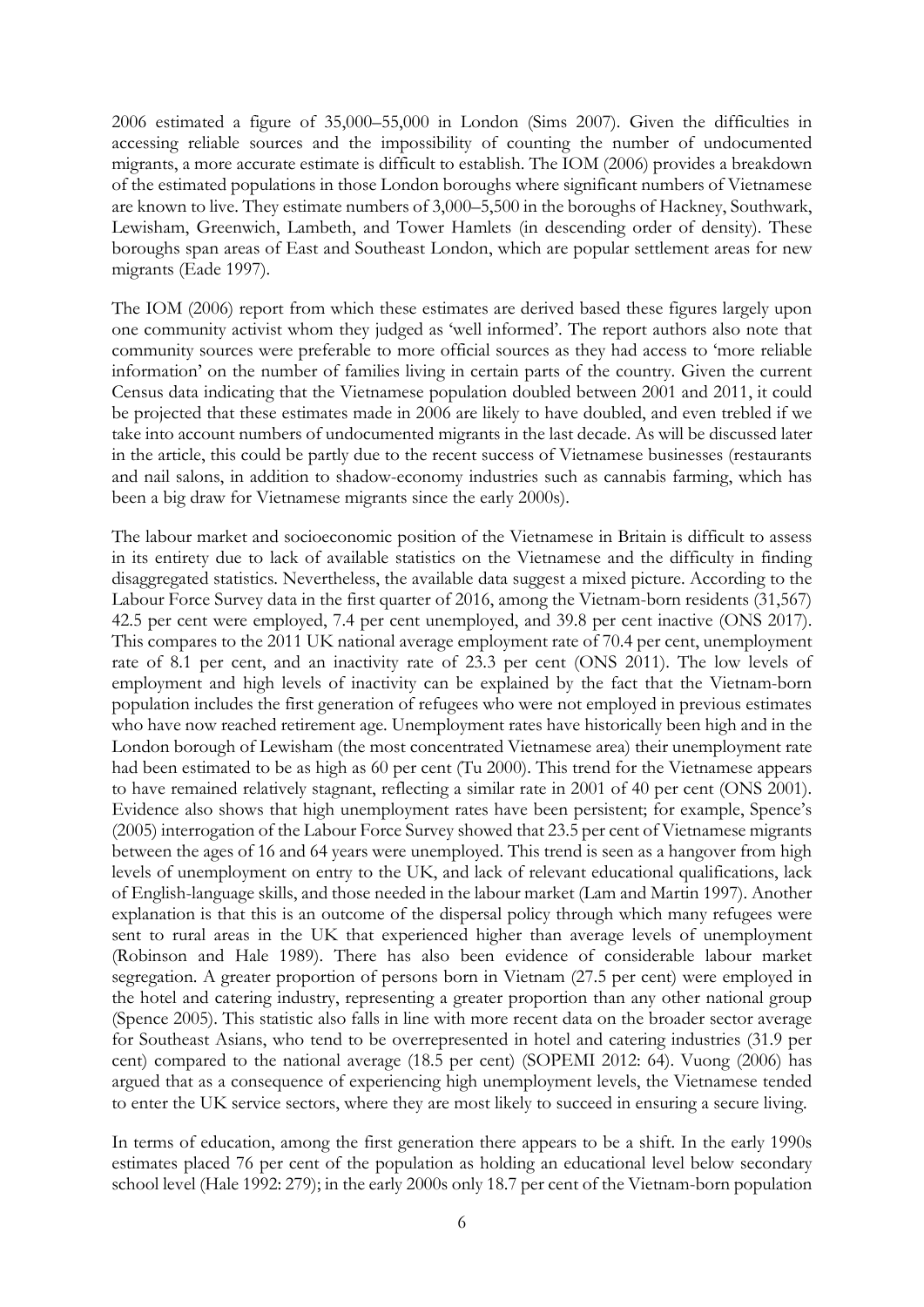in London possessed higher-level qualifications (which was 15 per cent below the London average) (Spence 2005). In the period January–March 2017 the Labour Force Survey reported 22 per cent as being in higher education, 12.7 per cent GCE A-level or equivalent, 13.8 per cent Other qualification, and 51.4 per cent no education among the Vietnam-born population (including newer arrivals) (ONS 2017). While national-level data on education levels of the second- and thirdgeneration Vietnamese born in Britain are unavailable, local-level educational indicators show high levels of educational attainment. Data from two London local authorities, Lambeth and Southwark, at the heart of the Vietnamese community in the UK indicate that Vietnamese and Chinese children consistently outperform all other ethnic groups (London Borough of Lambeth and London Borough of Southwark, in Rutter 2006). Around 47 per cent of Vietnamese pupils in Southwark gained five Grade A\*–C grades at GCSE in 2001, [5](#page-8-0) compared with 34 per cent of white pupils (Rutter 2006: 68). This may by understood as a great success, given the low levels of education and lack of relevant educational qualifications and lack of English-language skills of their parents. Lam and Martin (1997) have argued that the strong cultural values of prioritizing education may have had a large impact upon attitudes to their education. With these factors in mind, after briefly discussing the methodology, the remainder of this article will analyse qualitative data on the experiences of the first- and second-generation Vietnamese in London.

## **4 Methodology**

-

While data and research on the Vietnamese population in Britain remains very sparse, research on the Vietnamese outside of London remains virtually non-existent and nearly all the available research data and literature focus upon the London population. Due to this, this article uses the London-based population as the focus of the case study. As data on the Vietnamese disaggregated at the sub-London level are also not available (for example, the study is reliant upon estimates of the numbers of Vietnamese residents in various London boroughs), this article will instead attempt to give a picture of comparative sub-groups by drawing upon insights from the qualitative data which help to demarcate neighbourhood configurations and differences, networks and affiliations according to social backgrounds and ties. This report will focus upon two populations within London to explore how these various layers have worked together to produce divergent outcomes. First, the more highly concentrated Vietnamese area in East London (Lewisham and Hackney) will form the first local-level unit of analysis; and, second, the more dispersed pockets of Vietnamese refugees across North and West London will form the second unit of analysis. These two groups have been chosen for a few reasons. First, due to the over-representation of Vietnamese communities in the city of London. Second, London is the most established community and there are very few available data and literature about Vietnamese communities in other major cities such as Manchester, Birmingham, or Leeds. Third, London provides a useful microcosm of the different groups of Vietnamese and their business endeavours and community group organizations.

The material used in this article is largely drawn from primary research data. Specifically, these are qualitative in-depth interviews collected with first- and second-generation Vietnamese in London during the period 2005–09 in addition to ongoing research insights and involvement since then (see Barber 2015a). This relates to in-depth biographical interviews with 30 second-generation

<span id="page-8-0"></span><sup>5</sup> However, London local authority data showed significant differences between girls' and boys' achievement at 14 and 16 years, with Vietnamese and Chinese girls securing far better test and examination results (an average gap of 23 per cent) (see Rutter 2006). It is argued that this gender gap may be caused by the 'laddish' behaviour of adolescent Vietnamese and Chinese boys and their unwillingness to be identified as 'boffins' (Archer and Francis 2007).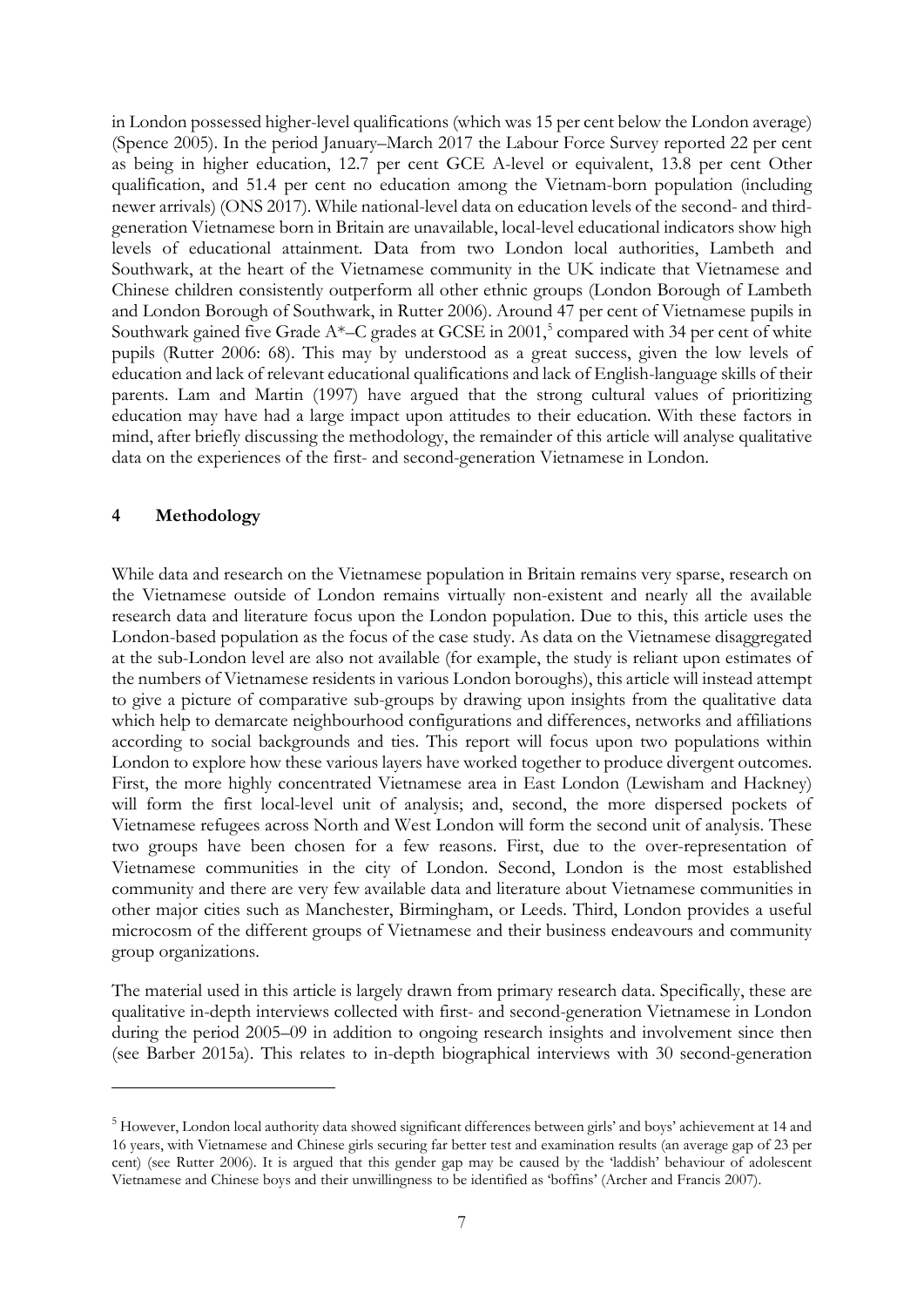Vietnamese and semi-structured interviews with six community leaders and workers, as well as participant observation, informal conversations, and attendance at a range of community events based around East and Southeast London. This research focuses more strongly on the experience of the second generation; primary data on the first-generation is supplemented with secondary data where appropriate and relevant. It should be re-emphasized that even within London, gaining a holistic understanding of the Vietnamese community is not possible due to gaps in the data; this study goes some way to establishing their experiences more fully.

# **5 Labour market experience**

-

In this section, I analyse the differing experiences of the Vietnamese communities in the UK labour market. I explore the different experiences of the northern and southern Vietnamese in the labour market, showing how those from northern Vietnamese backgrounds (the majority) have tended to be located in small businesses in ethnic niche economies such as the nail industry, while those from southern Vietnamese backgrounds where the educational backgrounds have traditionally been stronger have tended to occupy higher labour market positions. The main ethnic niche industry is the 'Vietnamese nail salon', which has been heralded as evidence of a distinct business advantage among the northern Vietnamese, but it has also presented a dominant negative public image drawing unwanted attention to claims of human trafficking, money laundering, and illegal migration. I will also explore how the second generation have seen higher levels of educational success and labour market integration; however, the social class differences of their parents have a visible effect upon their labour market outcomes and opportunities. Other labour market experiences involving the negotiation of parental versus societal expectations have involved deeper questions of ethnic identity negotiation.

## **5.1 London Vietnamese refugee labour market insertion**

As a consequence of the high unemployment rate and incompatibility between the work skills and experience and those required for the British employment market, the Vietnamese refugees entered into sectors where they were most likely to succeed in making a secure living predominantly in the service sector through catering and the clothing industry (Vuong 2006); as Wilkins (2016) has shown, these were also closely linked to the availability of housing in London. According to Vuong (2006), [6](#page-9-0) a Vietnamese community business-link coordinator, in the early 1980s the majority of Vietnamese women entered into home-based garment-making, which was poorly paid but convenient, enabling women to combine their work with household responsibilities (care of elderly or young family members), while men were involved in distribution of garments. In the late 1980s, catering in Chinese restaurants (evidence of the relationship between the Vietnamese and Chinese in Britain) was the main employment and men in particular gained new skills and became chefs and dim sum chefs in Chinese restaurants. [7](#page-9-1) The money earned in the clothing industry was invested into new businesses, such as takeaways and home-made products tailored to the needs of the community. In the 1980s, as unemployment remained high, Vietnamese women developed new skills in garment-making, and new businesses including private

<span id="page-9-0"></span><sup>&</sup>lt;sup>6</sup> This information comes from conference proceedings of the conference '25 years of Vietnamese in the UK', held at London Metropolitan University, July 2006. The author has been the key Vietnamese business-link coordinator for many years and has extensive knowledge and contacts among the Vietnamese community.

<span id="page-9-1"></span> $7$  While there is no systematic evidence of the role of ethnicity here (i.e. whether the ethnic Chinese Vietnamese were more able to secure this work due to cultural similarities or linguistic competences), a study in Canada found that this was an important factor in Vietnamese employment in Chinese restaurants in the early years (Johnson 1988).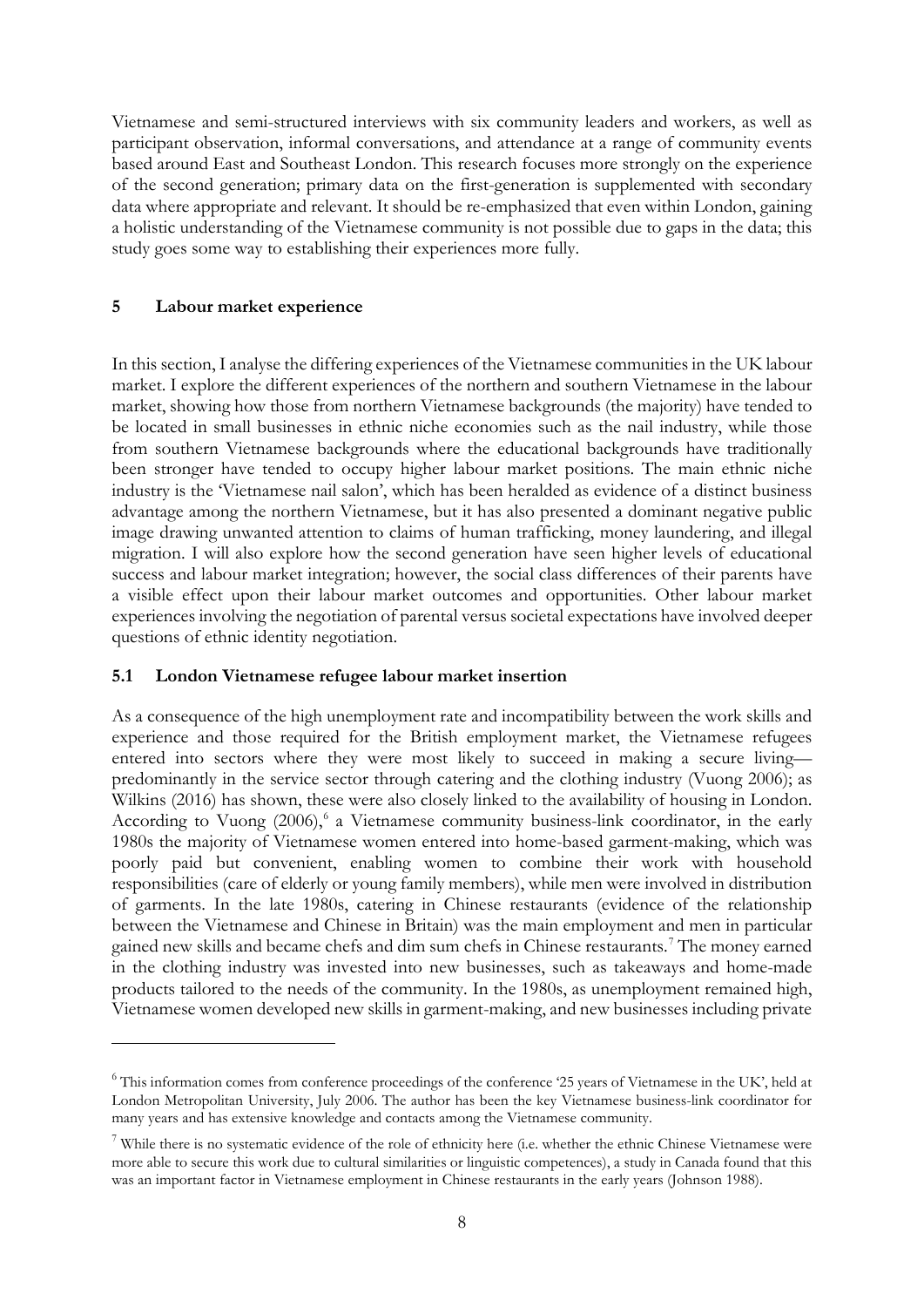factories and distribution sub-networks developed. The Vietnamese remained in similar areas of employment during the 1990s, although the trend in self-employment increased, spanning garment manufacture, catering, grocery stores, and the development of travel agencies based on the ethnic community's needs. The late 1990s saw employment in nail bars—emerging from hair salons (and developed through family links in the USA, from where products and techniques are imported) off licences, home-delivery catering, pubs, and snooker clubs. More new businesses developed in the early 2000s, including consultancy services (mortgage, insurance, business consultancy, business transfer, legal, translation, childminding, housekeeping), brokers and agents, e-commerce, business networks, hotels, and export (heavy plant and equipment to Vietnam) and import (seafood, furniture, and handicrafts from Vietnam) (Vuong 2006). A mapping study conducted by Bagwell et al. (2003) identified 284 Vietnamese businesses in Greater London, although those operating in the informal economy were believed to account for a further 300–400 businesses (Bagwell et al. 2003).

Between 2000 and 2005 the nail industry became the fastest-growing UK Vietnamese business sector, accounting for over half of all Vietnamese businesses in London (Bagwell 2006). There are no official figures available on the size and nature of the nail industry, but in 2017 HABIA counted 1,512 nail bars/technicians (HABIA 2017) and in 2016 the professional nail industry was estimated as being worth £153 million by Kantar (Douglas 2016). The nail and catering industries are estimated to be the largest employment sectors of Vietnamese workers, who have been able to corner the market in low-price products (Bagwell 2006; Vuong 2006). Unlike the previous Vietnamese sectors discussed above, which catered largely to the Vietnamese local ethnic labour market niche, Vietnamese nail salons cater mainly to mainstream society, and this suggests an improvement on the previous generations of Vietnamese businesses that generally served only the Vietnamese ethnic community. Inspiration for the boom in the British nail industry is understood as emerging from the Vietnamese communities in the USA, where the industry was already well established (Eckstein and Nguyen 2011). Bagwell (2008) argues that 'the willingness of the Vietnamese to work long hours for low wages and the use of a faster, more automated process enabled them to provide the service more quickly and cheaply than traditional beauty parlours making it affordable to a larger customer base' (Bagwell 2008; 385; also see Eckstein and Nguyen 2011). The low entry costs of the nail sector are also seen as an enabling factor for the Vietnamese (Bagwell 2008). Vietnamese nail shops have been considered attractive business propositions, and the sector has also attracted new undocumented migrants who, according to Bagwell (2008: 385), 'have been able to operate on an informal basis from tables in hairdressing salons'. A study by the Runnymede Trust (Sims 2007) estimated there were as many as 20,000 undocumented migrants living in the UK, although more recent estimates put the number much higher at 71,000 undocumented Vietnamese manicurists (Arbuthnott 2013), and many are believed to work in nail bars. Overwhelming anecdotal evidence has confirmed that often nail salons and Vietnamese restaurants are 'waiting posts' for migrants entering cannabis farming work. In recent years, there has been something of a media 'moral panic' about illegal Vietnamese migrants to the UK, with frequent news headlines linking illegal migration with nail salons and cannabis farming; another more recent concern has been human trafficking and nail shops acting as a front for this. In particular, there is a concern around 'trafficked children'. In many media discussions there has been a conflation between human trafficking and illegal migration, and generally the issue has been at the forefront of the public image of the Vietnamese in the UK.

From the perspective of the broader community, the association between the Vietnamese and the nail industry has brought both advantages and disadvantages in terms of their image and position in British society. First, in terms of employment and business success this is now the main industry associated with the Vietnamese and they have achieved a market monopoly (Bagwell 2006). Second, it has become the focus of negative attention from the police and the British press.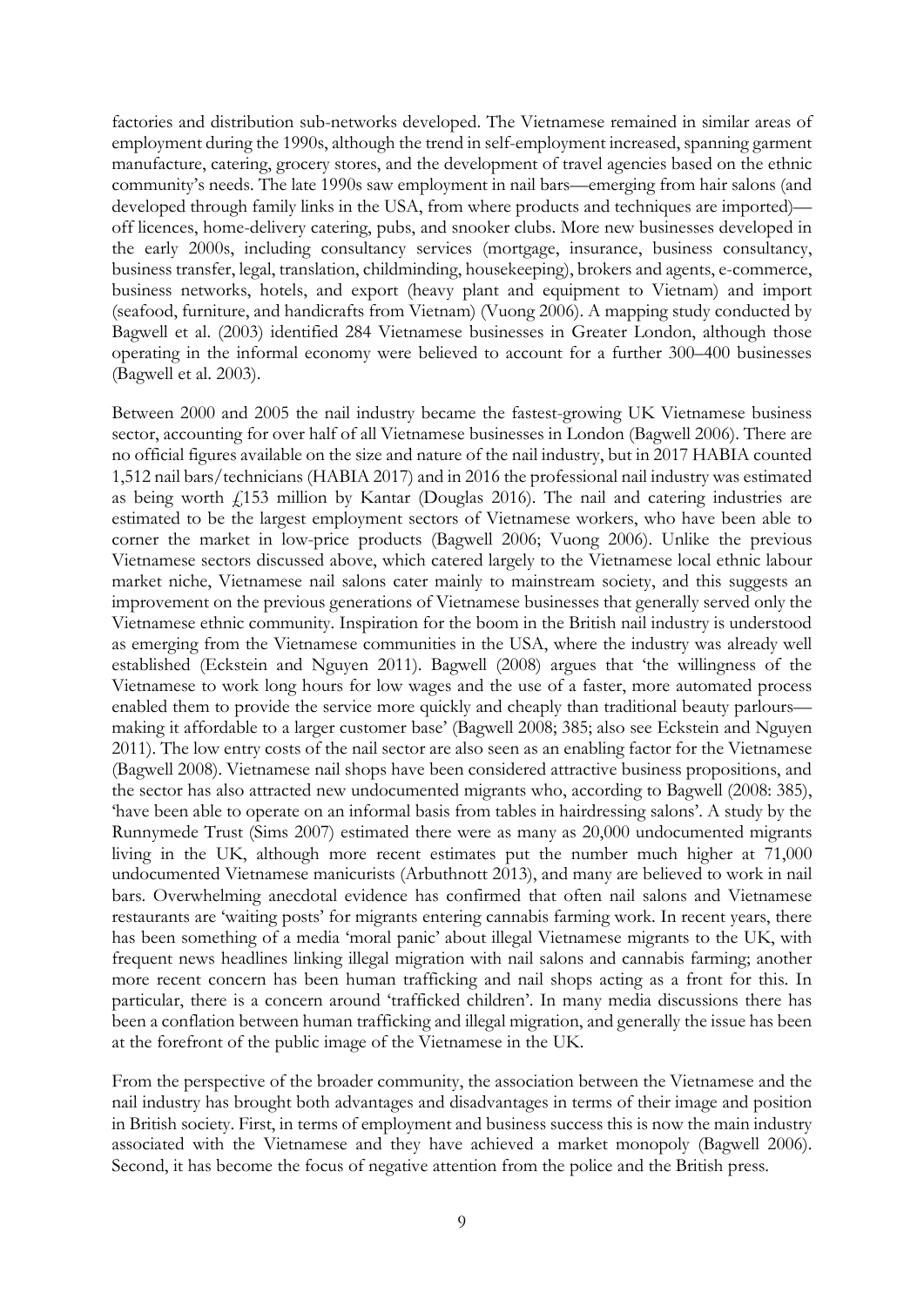It has been argued that the labour market trajectories of the Vietnamese in London are closely tied to traditional gender roles and aspirations for family employment (Bagwell 2008; Hitchcock and Wesner 2009), [8](#page-11-0) and self-employment has played a central role in creating employment for all family members in addition to making use of children's labour and their language skills. This trend is common among migrant groups more generally (Ram et al. 2008), particularly in relation to UK Chinese family businesses (Song 1999). While in the USA nail shops tended to be run by Vietnamese from the more business-oriented South, in the UK nail shop ownership has a different profile, with many of the older nail shop owners being the less-educated refugees from the 1980s from rural areas of North Vietnam who had few other skills or qualifications relevant to the UK job market and previously worked in the UK textile or catering industries (Bagwell 2008). In relation to the northern Vietnamese in the UK, Hitchcock and Wesner (2009) identified distinctive 'trusted networks' which they argue are based on 'the extended family and friends, and loyalty to one's home region', which give them a competitive advantage in business. According to these scholars, it is these networks that have enabled their success in key areas of self-employment. This explanation, however, overlooks important structural disadvantages that the Vietnamese have faced in the mainstream labour market. An alternative reading of this situation might be that these networks have developed out of necessity (a lack of alternative sources of employment) and an avoidance of racism, leading to the Vietnamese (like other ethnic groups) entering into selfemployment and become over-concentrated in a few key sectors of the economy. Breaking out into mainstream markets and moving into higher value-added markets has generally been hindered by the difficulties many ethnic minority businesses face in accessing sufficient capital and suitable premises (Ram et al. 2008). Evidence for this latter argument can be found in the sections below, which illustrate experiences of structural barriers in labour market mobility and community access to mainstream services and support. I suggest that it is a combination of these factors that best explains the labour market integration of the Vietnamese in London.

## **5.2 Labour market experiences among the second generation**

<u>.</u>

Given the context above for the first generation, general understandings of the trend for employment among the second generation is that they are largely doing better than their parents. In discussion with community informants, a shared consensus was that while the younger generation are seen to be doing well, their confidence is undermined by a lack of awareness of their culture and country, which is perpetuated by lack of awareness in British society, meaning they are not as 'vocal' as other minorities. This was evidenced by the fact that many secondgeneration Vietnamese are entering more conventional occupations such as business, accountancy, and information technology. There is a desire among community leaders for the younger generation to expand into other sectors and to take up more political and artistic professions. Differences within the Vietnamese population relating to cultural, linguistic, and sometimes political differences also appear to lead to important socioeconomic outcomes for their children. For example, differences in attitudes, occupations, and aspirations are believed to be prevalent between children of southern and northern Vietnamese refugees, with the southern Vietnamese culturally having a strong tradition of education means their children tend to become professionals (doctors/accountants/lawyers). The northern Vietnamese, coming generally from a less-educated background, are more likely to go straight to work rather than into higher education, and therefore more of them can be seen in businesses such as restaurants and manual work. Ethnic Chinese-Vietnamese were traditionally strong entrepreneurs in Vietnam and have tended to succeed by running small businesses in London (a similar trend was found in Canada; see Johnson 1988).

<span id="page-11-0"></span><sup>&</sup>lt;sup>8</sup> However, this is something that Hitchcock and Wesner (2009) identified as potentially undermining the future of their business success as women and the second generation are likely to aspire to other employment arrangements.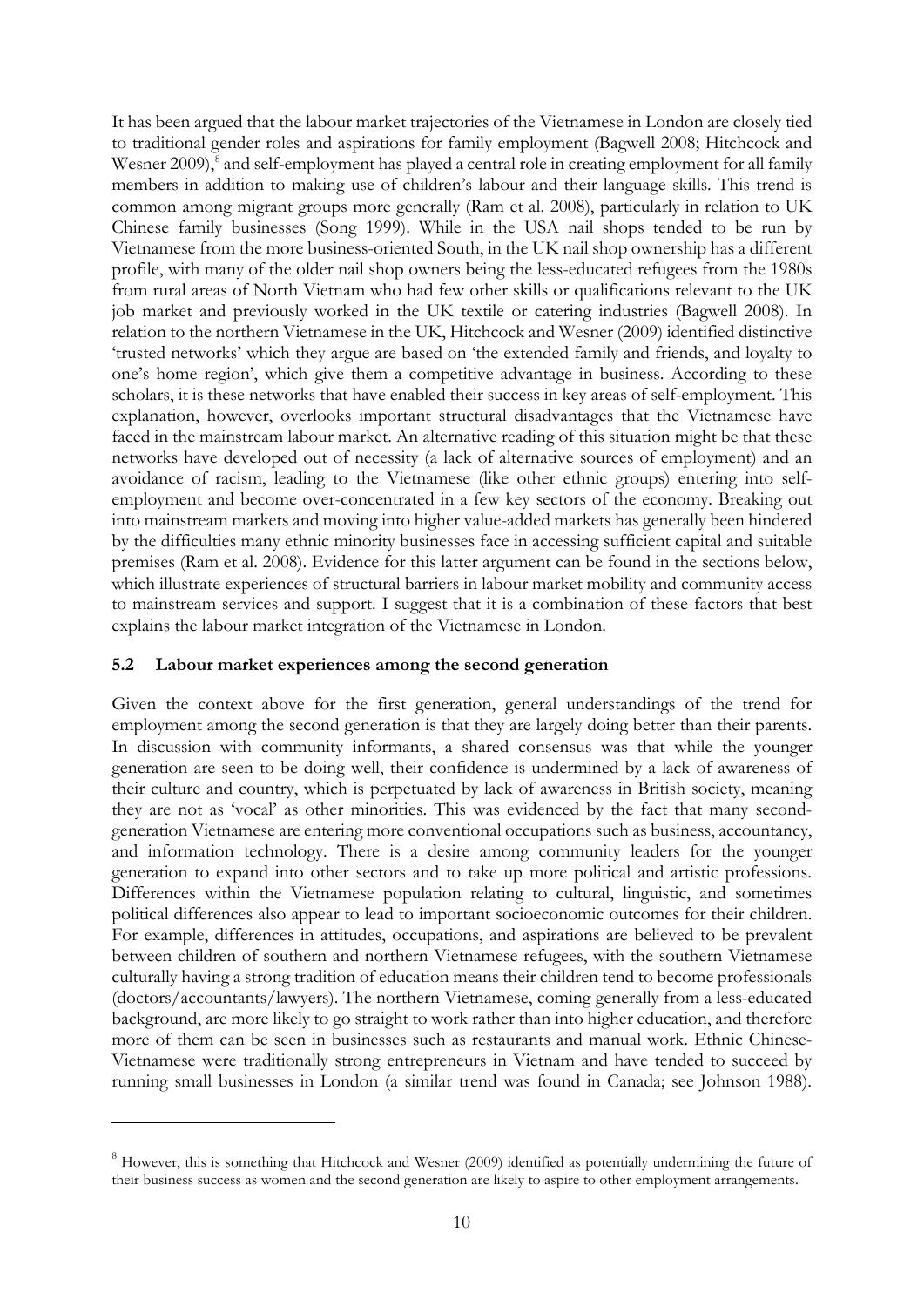However, Chinese-Vietnamese children are known to be the largest in number to attend Saturday language schools due to a stronger tradition of education among Chinese-Vietnamese families. Discussions with community informants also indicate that although there are considerable generational differences, Vietnamese children tend to feel a great sense of loyalty to their family and a great sense of indebtedness towards their parents, which manifests itself in the need to achieve in terms of their occupation as something that would not only elevate their own position but also that of their parents. Parents, in turn, are viewed as having traditional expectations of what their children should do, which is based on respected professions in Vietnam: medicine, law, accountancy, and business (the latter for girls in particular). However, it is felt that the younger generation predominantly go into jobs that are valued in British society rather than those preferred by their parents, as will be explored below.

During in-depth interviews with 30 young second-generation Vietnamese Londoners, my research found only three participants who worked full-time in Vietnamese businesses. Two females in their twenties worked in nail salons and one younger male worked in his parents' supermarket. Other participants often worked part-time in the family business, commonly in their parents' restaurant, but these participants were also studying for undergraduate or postgraduate degrees and intended to pursue distinctive careers. Other participants were employed in the following sectors: finance and banking (3), publishing (2), the music industry (1), estate agency (1), IT and design (2), local government (1), sales (1), and self-employed (2). University students (6) studied the following subjects: law, anthropology, business, computer science, biology, and medicine. Although this is not a representative sample, sampling of this study included an attempt to include participants from northern and southern Vietnamese backgrounds, ethnic Chinese and ethnic Vietnamese, and those from different parts of London. Nearly all of the second-generation participants had gone into 'mainstream' traditional occupations and only a minority continued in the family business; of the latter, there was a reluctance to remain in these businesses due to the associated connotations and the perceived lack of occupational mobility. In the accounts of these nail workers, a distinctive theme was their heightened awareness of the power dynamics at play both within the community and in relation to mainstream society:

I am a nail technician as most Vietnamese are [laughs]. I fall under that bracket you know, 'the job for the Vietnamese' sort of thing but I want to get out of that. I am not proud of it, and I think if you want to ask a lot of Chinese people who are in Chinese takeaways you know they probably won't be proud of it either. It is just like the majority of what you find is that the workers in nail bars are like new immigrants … so I am not particularly proud of myself falling into this bracket because I actually feel like I could do more.

# (Kim Ly, 25, northern Vietnamese, nail worker, Southeast London)

London is quite rough and there is lots and lots of competition from other salons, there is a lot of violence and abusive behaviour, I'm not up to that. So I like to work outside of London, you know where there is no competition and you … respect your … there is no abusive behaviour. You are paid to work, you are not paid to listen to abuse.

## (Mary, 27, northern Vietnamese, nail worker, East London)

Attributing nail salon work as a devalued sector for the second generation, as 'job(s) for new immigrants', both Mary and Kim Ly also indicate elsewhere in their accounts the role of hierarchy and patriarchy in the industry and the need to navigate this by having to accept first-generation male authority and cut-throat competition in the industry, which sometimes leads to 'abusive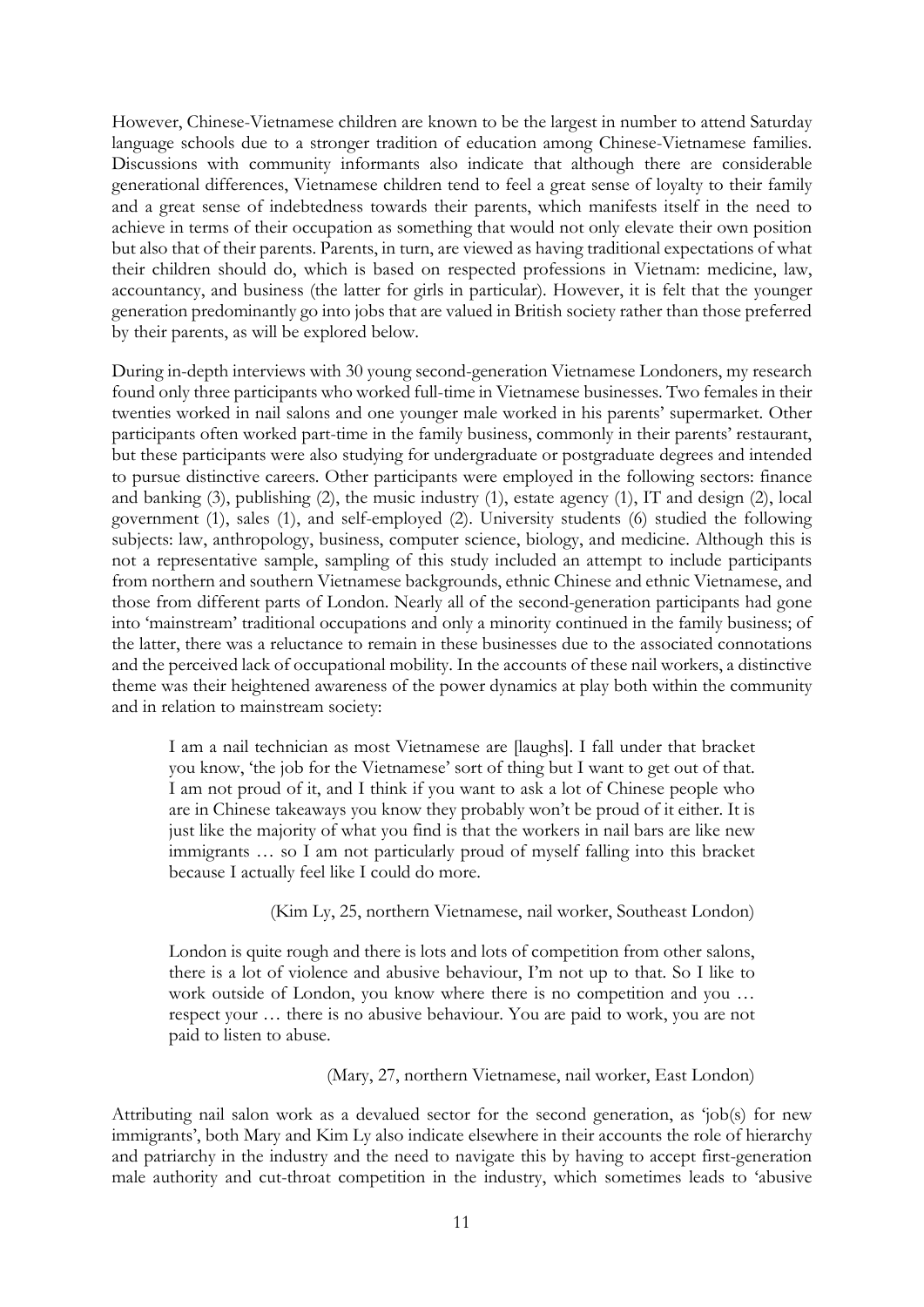behaviour'. This confirms existing research that has found that second-generation business owners<sup>[9](#page-13-0)</sup> have more individualistic values and struggle to work with older first-generation family members due to the obligation to treat them with greater respect (Bagwell 2006). However, as second-generation workers with privileged access to mainstream society and English-language skills, they perceived their position to be preferable to that of new migrant workers. The concerns indicated by these participants about working in the nail salons also have some broader foundation, as argued by Bagwell (2006): while second-generation Vietnamese have access to a wider range of networks than the first generation or new arrivals, a sense of obligation towards the family, often coupled with the need for family support with the business, mean the second-generation are still strongly embedded in family and community networks. Other research has also noted the long hours worked (10–12 hours a day, seven days per week), leaving little time to develop other contacts outside the existing family and social networks (Bagwell 2006: 65; Wilkins 2016).

Among second-generation participants, it was notable that those coming from southern Vietnamese families have an increased active engagement with international Vietnamese networks, which bring a greater knowledge of the diaspora and tend to build stronger diasporic networks with pre-existing communities in the USA, Canada, and France. By contrast, northern Vietnamese networks tend to be more locally based in London and revolve around businesses and work relations. However, there is evidence that northern Vietnamese business networks are also forging transnational networks. For example, Mary (northern Vietnamese) found the role of the transatlantic Vietnamese nail industry to be central during her own professional development, visiting her cousins who work in the nail industry in the Vietnamese communities in New Orleans.

# **5.3 Professional experience among second-generation southern Vietnamese**

Among children of the southern Vietnamese, a different set of concerns were presented that related to issues of cultural identity, where a perceived 'erosion' of cultural identities made them feel caught in a bind between, on the one hand, a lack of a sense of belonging to a Vietnamese community and, on the other hand, a lack of openness in mainstream institutions to expression of ethnic difference. Southern Vietnamese participants frequently referred to how the 'trusted networks' among the northern Vietnamese played out in their sense of exclusion from a range of social networks in the community, which they felt were dominated by northern Vietnamese. This is illustrated by Hoa, a Vietnamese community organization worker:

They [North Vietnamese] have friends, relatives, it is their business they have a lot of friends, relatives and umm a lot of friends helping around. But in the South, hardly any... They [North Vietnamese] know people through people and 'cos like they have a lot of relatives here, a lot of cousins and the cousin knows friends of friends, of friends and more friends so ... they are very good in communication. Yes, very good! That is why they will have a good network! You know you are helping around each other, and they will stand up for each other ... yeah! But we [southerners] don't have that.

# (Hoa, 25, southern Vietnamese, community worker, Southeast London)

Hoa notes the importance of extended family and other non-kin networks for mutual support in both business/employment and in social/emotional matters. She feels at a disadvantage because she has very few extended family members in the UK and struggles to develop close friendships with other Vietnamese. A further aspect of the social divisions is also experienced by Hoa as a

-

<span id="page-13-0"></span><sup>&</sup>lt;sup>9</sup> And new migrants.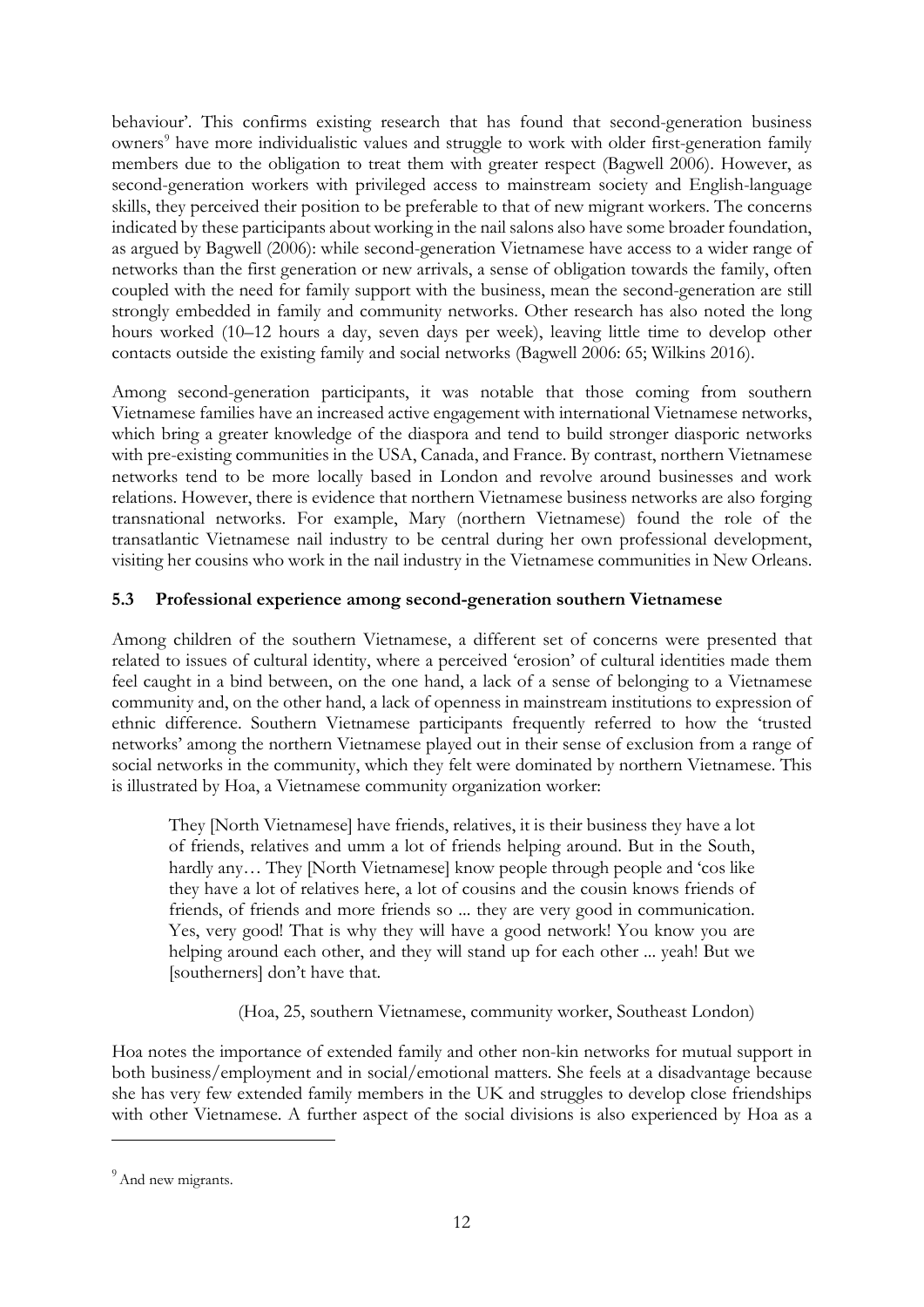barrier to her local Vietnamese community. Hoa describes feeling not able to belong fully to 'the community' because of the combination of her Chinese and southern Vietnamese origins. Being Chinese-Vietnamese and from southern Vietnam is experienced as affecting her inclusion among particular community networks and her sense of belonging, which has implications for her business connections, as she explains:

because I wasn't born in Vietnam but because my great grandparents are Chinese, they are Chinese so they [Vietnamese] took me as Chinese-Vietnamese so you know 'okay so you are different' so there is no long relationship or communication there … you just have that natural instinct, you just have this view and you can sense it. There is a barrier between me and them.

(Hoa, 25, southern Vietnamese, community worker, Southeast London)

In other employment sectors, a 'whitening' processes was experienced among the secondgeneration southern Vietnamese which related to class and ethnic processes. For example, one participant, Duc, who works as a City banker explains the process by which he had to adopt the norms and values of 'corporate England' and marginalize his Vietnamese background in order to succeed:

I guess I have already conformed at a young age, umm, you know, when I had set my sights on working in that kind of environment that I had already conformed to that, so, you know, it wasn't a case of 'I had to readjust myself'. So by then I'd already sort of had the same sort of thoughts and feelings, the same kind of ambition, the same kind of ideals, ideology as the people, you know, who were recruiting. So it wasn't so much for me … you know? I'd already conformed. Yeah?'

(Duc, male, southern Vietnamese, 30, banking executive, North London)

Having already conformed to the 'white' world of banking, Duc is nevertheless critical of what he sees as a kind of ethnic tokenism operating in the industry whereby white middle-class values are dominant and expected to be held by everyone, even if you look different and represent 'diversity':

I felt sorry for people who didn't, you know, 'fit their mould', you know, working now for the last few years I find that the whole ethnic diversity, ethnic sort of quotas which, you know, every institution in the financial … you know, 'oh yes we are ethnically this…' it seems like 'yes you are but as long as the people fit your mould', so you are not likely to go and hire someone who, you know, went to a less prestigious institution and someone with very poor GCSE or A level grades, umm. You will hire an ethnic person if they went to a British institution, if they had good grades, they had the same sort of thoughts and feelings etc. It is just you are looking for someone who are like yourselves, but are not white—that is your ethnic quota!

(Duc)

Duc's criticism of the practices within the industry is revealing of his own position within it, as while he was able to pass as middle-class and was seen as fitting in, he also notes how he did not have the option to express his cultural background more openly. In this case, Duc's narrative might be understood as a negotiation of the 'split identity' position noted by Sims (2007) as 'yellow on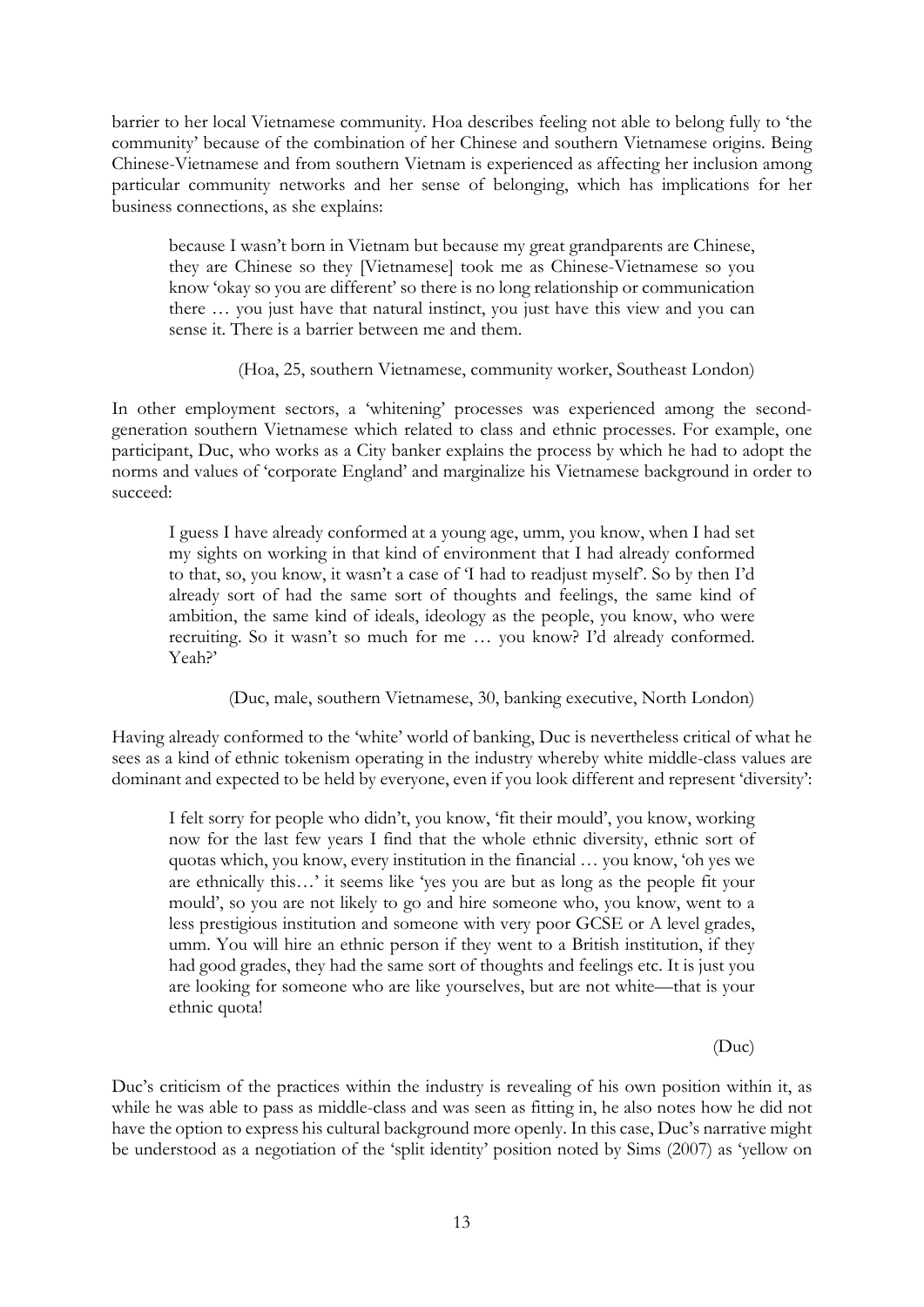the outside and white on the inside', as he only partially belongs through the virtue of being easily culturally assimilable.

There has been some evidence that the Vietnamese migrants have experienced a generational change with regard to their core values, which may have influenced the labour market trajectories of the second generation. Hitchcock and Wesner (2009) found the younger generation to be more individualistic, less collectivistic, and less committed to their traditional Vietnamese values than earlier generations. One suggestion could be that this has enabled them to more easily move away from the family business and enter into mainstream occupations. Although the younger generation of Vietnamese may have adopted selected values of the majority society, notably a move away from the family as the primary economic unit, this does not necessarily mean they have abandoned their Vietnamese cultural heritage. Hitchcock and Wesner (2009) make the point that the second generation 'prefers to adapt quickly', and quote one of their interviewees as saying: 'What I wanted most as [a] child was to be like the others, to speak like them, to dress the same and to make friends. Only later in life I realised that my Vietnamese background gave me a kind of special touch, something individual' (second-generation businessman, quoted in Hitchcock and Wesner 2009).

In summary, in the area of employment and the labour market there has been a mixed picture according to the northern and southern Vietnamese, social class origins, and by industry. Selfemployment has been seen to be dominated more by the northern Vietnamese, who have cornered the market in the niche economy of the nail business which has been occupied largely by the first generation and new migrants, and to a more limited extent by the second generation. It has been argued that the Vietnamese have experienced limited support and service provision by enterprisesupport services (Bagwell 2006), and that the success of the nail salons and their family business model has prevented them from taking risks to expand outside the sector. In order to improve social inclusion and prevent further entrenchment into Vietnamese-dominated sectors and a levelling off of these businesses, services are needed to help encourage 'break out' and diversification to avoid ethnic concentration of businesses to facilitate the start-up and development of a more diverse range of successful businesses in inner-city areas.

While the nail and restaurant sectors have offered important contributions to the economic life and positive visibility of the community in London, this has also represented somewhat of a 'mixed blessing' through the accompanied media attention regarding claims of links to human trafficking, money laundering, and illegal immigrants. In the area of the mainstream labour market, while the second generation of all backgrounds are largely branching out into a range of occupations, those at the top of the occupational ladder have tended to come from southern Vietnamese backgrounds, where the importance placed on education is historically greater, and the families come from professional classes and do not necessarily have the experience of opening businesses nor the local networks through which to sustain them. Those from southern Vietnamese families often feel even more disconnected from the community through not being part of these networks. In summary, this section has shown that a combination of labour market successes and limitations contribute to the position of the Vietnamese in London.

# **6 Community divisions and organization in London**

The contemporary configuration of the Vietnamese communities in London are understood both officially and unofficially as being divided into four main social groups that correspond roughly to initial arrival characteristics; refugees from the former South Vietnam, refugees from the former North Vietnam, new undocumented economic migrants from northern and central Vietnam, and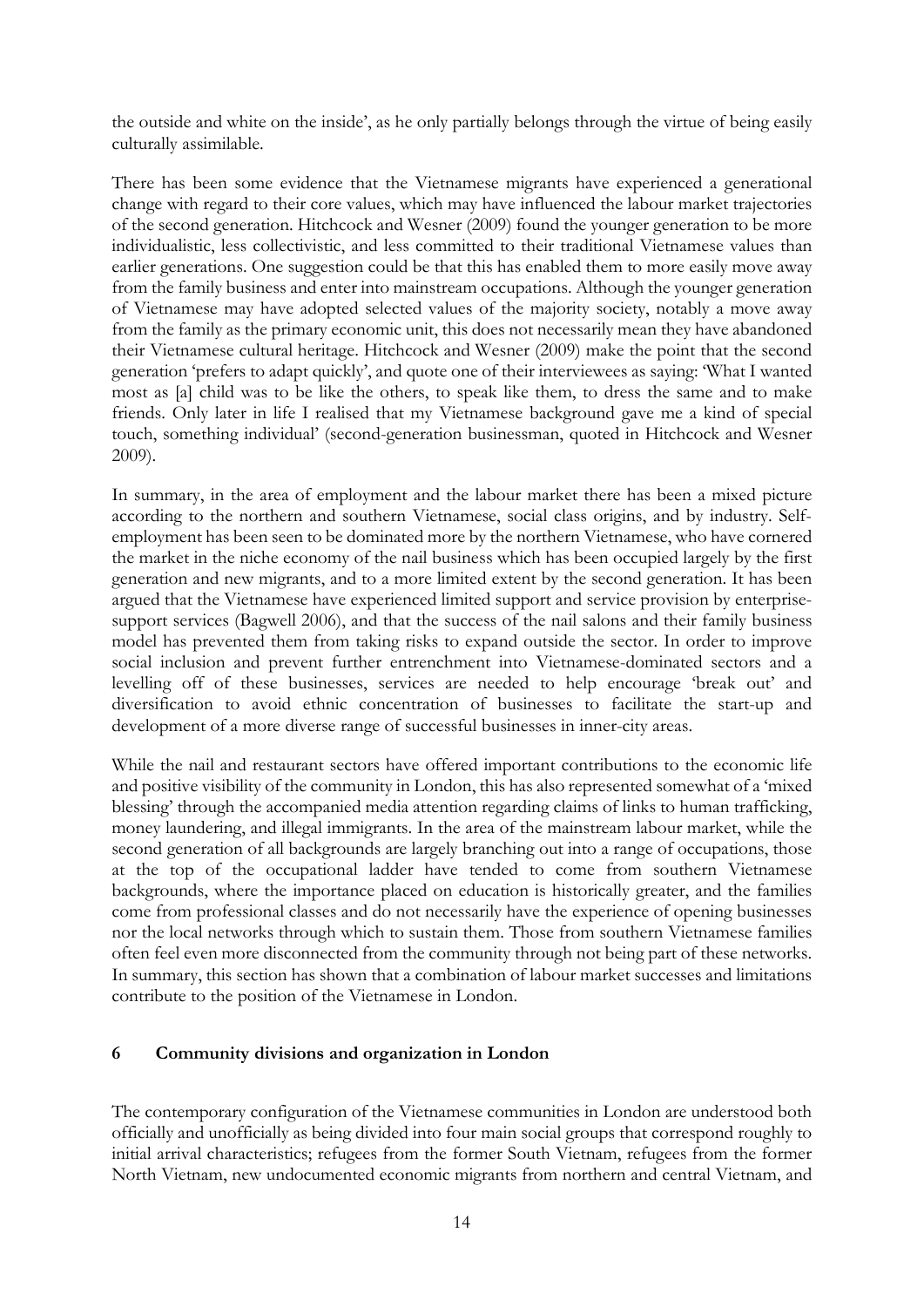international students (see IOM 2006). The northern Vietnamese have tended to have more contact with Vietnam in recent years due to their less politicized positioning in relation to the Vietnamese government (as economic refugees and fleeing ethnic persecution for the ethnic Chinese, rather than straightforwardly political refugees), while the southern Vietnamese tended to have more contacts in the international diaspora, including a range of transnational organizations and networks due to their more critical stance towards the Vietnamese government, as also found elsewhere in the diaspora (Lieu 2011; Viviani 1996). These subdivisions have had continued relevance among the first generation (James 2011) as well as the second generation (Barber 2015a). This has had implications for those born in Britain; notably, the children of northern Vietnamese parents who have had more contact with the London community have often recounted a more acute sense of exclusion and lack of belonging among the London Vietnamese communities due to their limited connection to and knowledge of Vietnam, including limited access to the cultural heritage and language. Meanwhile, those from southern Vietnamese families tended to have a more politicized identity and looked to international (anti-communist) diaspora organizations in the USA, Australia, and France (Barber 2015a). These issues of internal divisions and fragmentation, have shaped possibilities for the development of community solidarity, infrastructure to enable engagement with public and mainstream organizations to secure resources and support, as well as the related impact upon public visibility and group-identity formation. As is argued below, these factors have contributed to ongoing inequalities experienced by the Vietnamese in Britain in relation to full social and political participation.

## **6.1 Fragmentation and 'community cohesion'**

In addition to the social differences within the Vietnamese population in London outlined above, the communities have also geographically scattered across London boroughs, forming seven distinct community 'hubs' in Lambeth, Lewisham, Greenwich, Hammersmith, Tower Hamlets, Hackney, and Peckham. Community leaders in these areas have described these sub-communities as relatively self-contained; one informant noted that members were 'unlikely to network across other hubs to attend events or use services provided by others unless it is for a specific occasion such as Mid-Autumn Festival or lunar New Year' (community youth arts worker, Lewisham). The development of these separate hubs is thought to have endured as a legacy of council housing provision by particular boroughs during the 1980s (Robinson 1992; Tomlins et al. 2002). It has been suggested by community leaders that the availability of housing and personal economic constraints are still the main determinant of housing patterns rather than being based on kin ties or solidarity. Over the years since 'secondary migration' (Robinson and Hale 1989), family members and those coming from the same villages in Vietnam are known to have applied to live near each other to form very small clusters of two or three households, but the majority of the Vietnamese population in London live among a range of other Vietnamese, forming networks with those from a similar background in Vietnam (community leaders 1, 2, and 3). A study by Tomlins et al. (2002) that explored the housing issues of the Vietnamese population in their area of greatest concentration—the areas of East and Southeast London (Lambeth, Greenwich, Tower Hamlets, and Newham)—found the main reasons given by the Vietnamese-born participants for moving were proximity to friends, relatives, and other Vietnamese who shared common customs, thoughts, and lifestyles, as well as to share in facilities. Rather than these choices being made out of a sense of identity or kinship, the authors found these choices were made because they offered a sense of 'belonging' and provided a more definable social role for the refugees. Haswell (1999) also showed Vietnamese have attempted to avoid high levels of racial harassment by seeking protection in more ethnically concentrated areas. These experiences have been central to the way in which the community has been restructured.

Combined with the geographically fragmented nature of the community, sociopolitical difference and divisions characterize the London Vietnamese population. This was understood largely in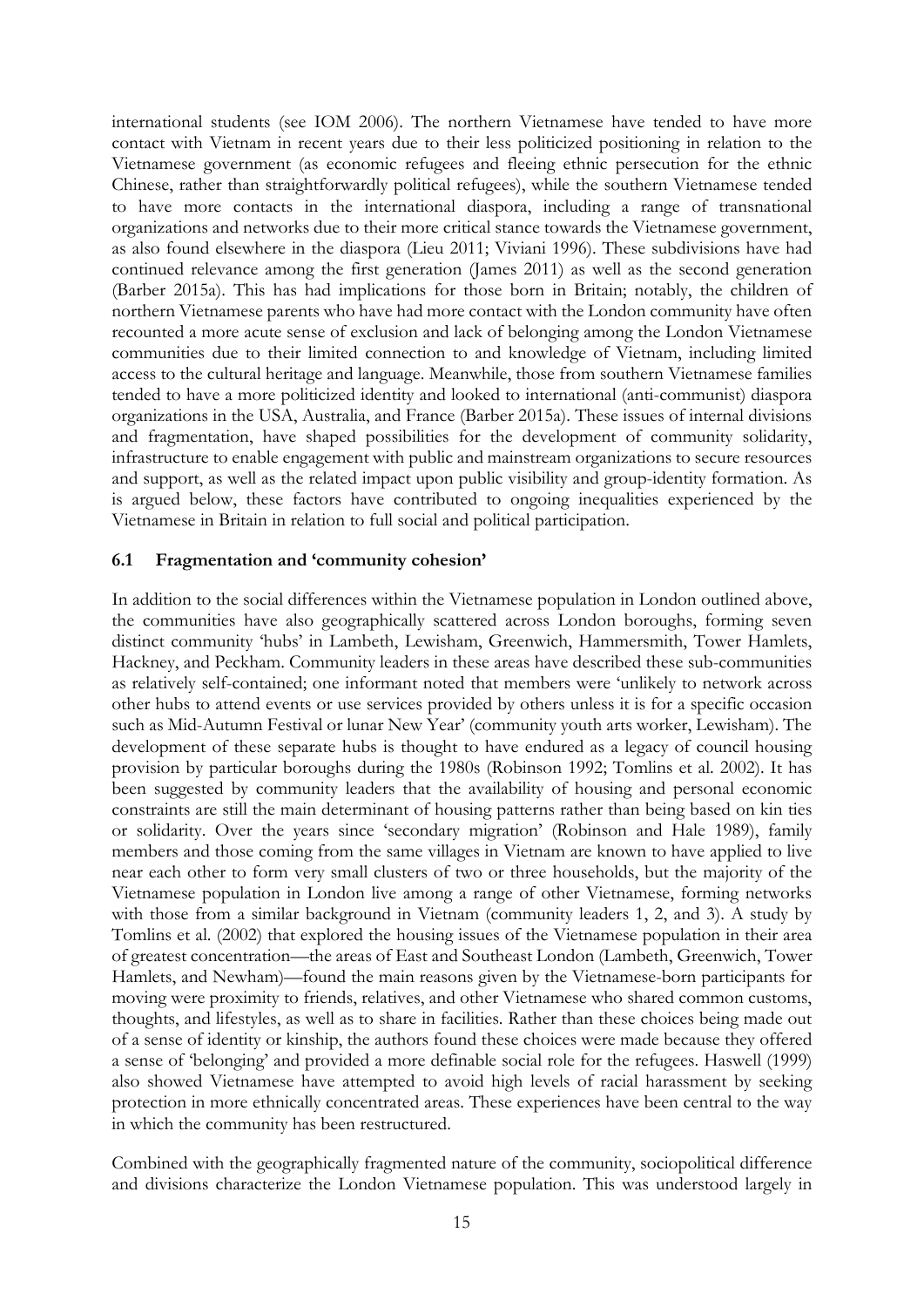terms of those from northern and southern Vietnam, but also between ethnic Vietnamese and ethnic Chinese-Vietnamese (and new migrants and international students, to be discussed in later sections). However, rather than being divided geographically across the neighbourhood hubs, these groups live among one another but tend to use separate networks and different services (also see Tomlins et al. 2002). This 'separateness' of social networks is explained by one community worker:

When I first came [in the early 1980s] it was quite divided between North and the South, and Chinese and Vietnamese, and now it is less than before, but still like the Chinese are setting up their own groups and the Vietnamese the same … and sometimes you know they don't like dealing with the South [Vietnamese], you know they see the South [Vietnamese] more dominating, because they are more educated when they come in here. The majority of the South [Vietnamese] will be more educated than the North [Vietnamese], so sometimes I feel quite confused really, for me, my work, because myself I very much identify myself and my identity as combined—Chinese and Vietnamese.'

(Female, mid-forties, community arts youth worker, Chinese-Vietnamese, Lewisham, 2007)

While it was generally acknowledged that it is important for these sub-groups to have groups and services tailored towards their particular and specific backgrounds, there were also concerns over missing out on overall opportunities across the community to share advice and facilities ranging from cultural events, wisdom, and support in applying for government funding and fundraising for particular community causes. As another community worker explains in relation to the elderly population users of the community centre where he works, as well as the youth groups he has been involved in:

There is a funny feeling between the old generation. It just so happened that the young, the South people tend to stick together with the South and the North tend to stick together with the North, there has never been an agenda of separating the two or rejecting the other, it just so happens to be that way because, maybe our parents were that way.

(Male, 34, community worker, southern Vietnamese)

This sort of sentiment can be problematic for cross-community building and for accessing and sharing funding and developing a 'cohesive community' (also see James 2011). These differences have presented a challenge for community workers attempting to find ways to improve the situation of the first generation, especially as the Vietnamese are no longer a priority for government funding—meaning that services have to cater for all. Community leaders also spoke about having to deploy a 'high level of sensitivity' in order to try to bring these different elements together. While many of the views of the first-generation community leaders tended to be in consensus with one another, it was also possible to see differences in attitudes according to their own ethnic and social backgrounds. The ethnic Chinese-Vietnamese were perceived by ethnic Vietnamese informants as different, and as differentiating themselves from other Vietnamese and often preferring more Chinese-oriented events or Chinese-Vietnamese-specific events in particular. One Chinese-Vietnamese informant, however, expressed this in a more complex way, suggesting that these differences are too often over-emphasized by the ethnic Vietnamese. She explained that she feels she is often unfairly criticized for being 'too Chinese' in the activities she arranges for the community when in fact due to the scarcity of Vietnamese products in the UK she is often forced to use Chinese resources such as artists, music, and other materials. She refers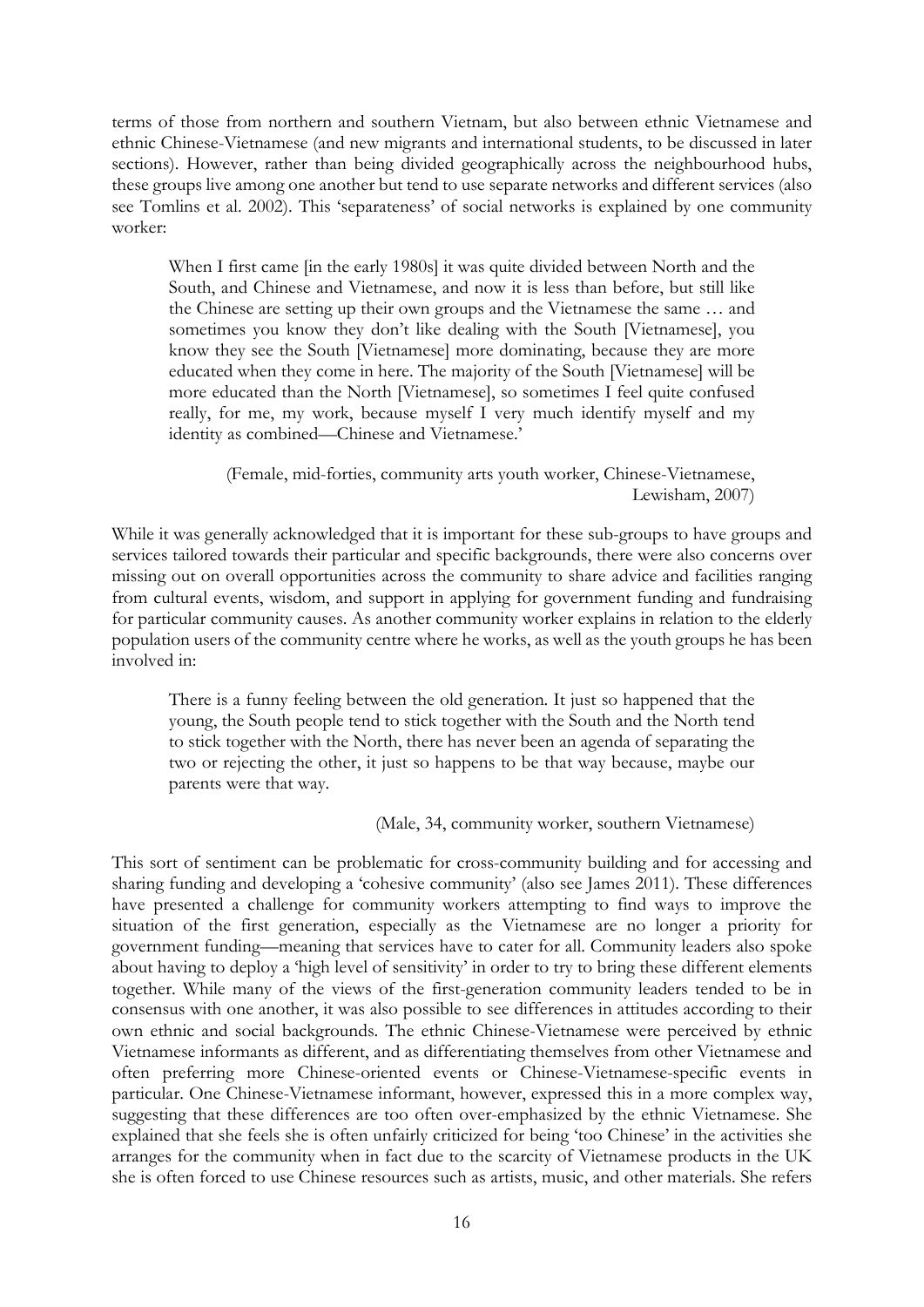to the synthetic nature of constructing Vietnamese culture according to what is available. She was less clear about the differences between ethnic Chinese compared to ethnic Vietnamese, but spoke about the increasing mixture of the two. For her, while ethnic Chinese may sometimes attend Hong Kong Chinese events held in their area, they do not feel they belong, and in reality there are more differences than similarities. From a practical perspective, this community worker commented that it was 'very difficult to please everyone in the Vietnamese community, and cater for all the differences'. It is based upon these formations that I have noted the need to use the term 'Vietnamese community' critically to acknowledge the problem of referring to any notion of a cohesive community (Barber 2015a); likewise, James (2011) has used the term 'Vietnamese communities' to acknowledge the plurality of community groups among the London Vietnamese.

A range of issues were raised by community leaders, who explain how these groups have remained rather solidified through a range of official and cultural processes. This solidification of subgroups is likely to lead to a range of different access to resources and outcomes and has a range of impacts upon the socioeconomic chances and opportunities of the Vietnamese populations. The issues of community organizations, funding, and developing a 'cohesive community' were understood according to the relationship between the different subgroups and were expressed in different ways by the informants according to their own backgrounds. One recognized varying degrees of 'hostility' between groups, but pointed out that among the first generation of refugees there were still some very radically minded members who held extreme anti-communist sentiments especially those from southern Vietnam. Among Vietnamese from northern Vietnam, a strong 'the enemy' sentiment is observed to still exist and is believed to be held by some of the less educated. However, many of the community leaders tend to be of southern Vietnamese origins, which is maybe in keeping with the initial position that the southern Vietnamese were generally better educated and more politically engaged. James (2011) has noted that those who are involved in local communities in leadership structures, planning groups, the implementation of policy, and in provision of services are also involved in transnational activities through networks across the wider Viet Kieu population. These filtered down into the views and experiences of the second generation. However, among the second generation, these were based more on a form of endogamy (rather than hostility) in which there were simply different social networks within which they tended to remain:

I just don't feel associated to it [Vietnamese community] that much. I wouldn't mind being part of it more and having a role in it, but then you do feel a lot of the time that it is not close knit enough or like people don't like they disregard somethings you do like if you do something for the Vietnamese community, a lot of people though 'oh it is just a scam' or something like that. Or it is just umm people trying to make money sort of thing. So I haven't really associated myself with it that much.

## (Rachel, 24, MSc student, northern Vietnamese, East London)

… one issue I slightly had with some North Vietnamese people … they didn't sort of treat me at all as being Vietnamese they just treated me as being just British and just there [coming from Britain] so … and it was not as if there was anything really rude in the way that they were doing it, but I was slightly annoyed about the way they were doing it. The guys from North Vietnam they didn't have any understanding about how the South Vietnamese people came here … like they had to leave Vietnam … for me to get this level of education we had to move and so therefore I'd lost touch with my Vietnamese culture, South Vietnamese people tend to be much more sympathetic about that, whereas the North Vietnamese they have access to like … they have money they have I guess power as well to be able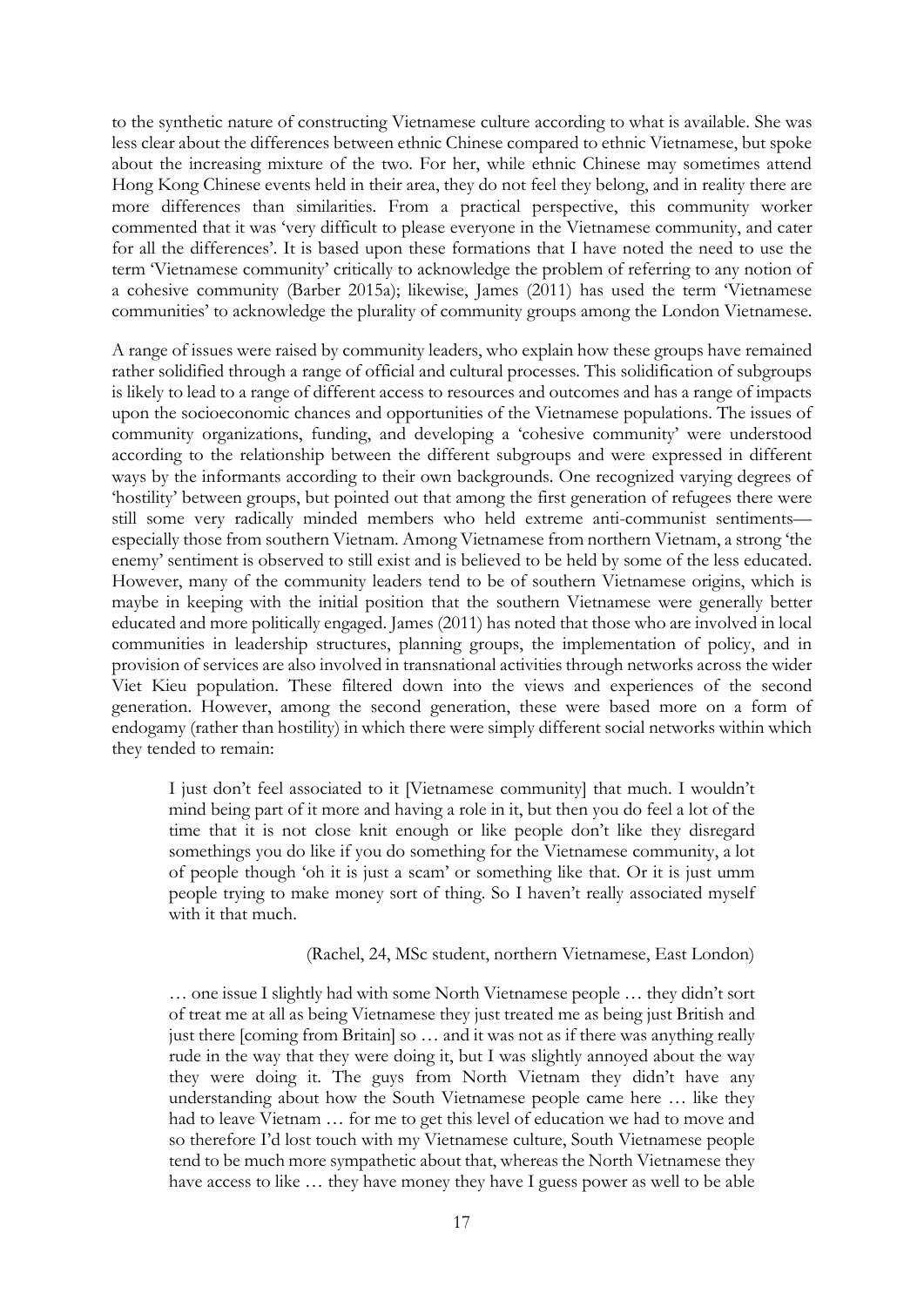to send their kids to other countries … it is nothing explicit it is more like saying 'oh you're British' and sort of comments like that and 'oh you are not Vietnamese at all'.

## (Binh, female, 19, medical student, southern Vietnamese, South London)

I find people from the North … in London … not everyone but generally I think it is a different taste, different habits, different mentality and they are not as nice to people that I found in Orange County [in America]. Most of them from the North were influenced by the government more, and this is what my dad as well believes, that the government has in a way brainwashed people and affected their mentality. So it is just like China it has created a certain type of people that has learnt to be protective, that has learnt to be a bit distrustful, you know?'

## (Hai, male, 28, law student, southern Vietnamese, Hackney)

In terms of overcoming differences between the northern and southern Vietnamese, informants often referred to a 'crossing of social boundaries' to explain the nature of social mixing. One-toone interactions formed the basis of these rather than group-level interactions and among the subsequent generations. Forming friendships, visiting the other's houses and attending events organized by another group was seen as much easier for the young than the older generation as they were in general less aware of the more nuanced differences between groups. In this respect, the young were perceived as a key group to bring about change in the community, in terms of communication and solidarity even though, as discussed, the second generation were also distinctly aware of these differences and sometimes felt them keenly. While broader community social networks have been arguably limited in the Vietnamese communities, it has been observed that social and cultural community networks more often than not take place through and within Vietnamese businesses rather than existing independently of them (Tieu 2017). This may lend further evidence for why these forms of group endogamy exist.

The lack of a unitary community was a strongly emerging theme in all interviews. While any claim to a 'cohesive' or unitary community should always be challenged due to the inherent heterogeneity of any group of people, in terms of the Vietnamese community in London references to this seemed inherently recurrent. Many of the northern Vietnamese tended to have stronger connections to the homeland than to the overseas Vietnamese or Viet Kieu population (Barber 2017). However, the lack of a singular central body representing the Vietnamese was felt to be an important cause and perpetuation of the fragmentation and this was raised by both members of the first and second generation. Without a central body, the community is unable to have official voice and potential to develop a shared sense of cultural heritage. This was seen as a central concern for the young, who are trying to explore their cultural background and understand their history (something they are often lacking due to reluctance of parents to share their experience). For example, many of my second-generation participants spoke about a 'lack' of community both in terms of community organizations to organize events, Vietnamese events, as well as Vietnamese role models. This led to a sense of a 'lack of identity' as a Vietnamese in Britain or as a Vietnamese 'you don't have an identity' or 'there is no identity for us'. This translated into a sense of being unable to claim belonging in Britain, as explained by Luke:

I mean quite a lot of people say this to me, that being from a different place even though you were born and bred, brought up in the UK, you don't have no identity, you know they won't call you 'you are British' they won't call you 'you're from here' even though you are from here, even all the things that you might know about or whatever there is no identity for us.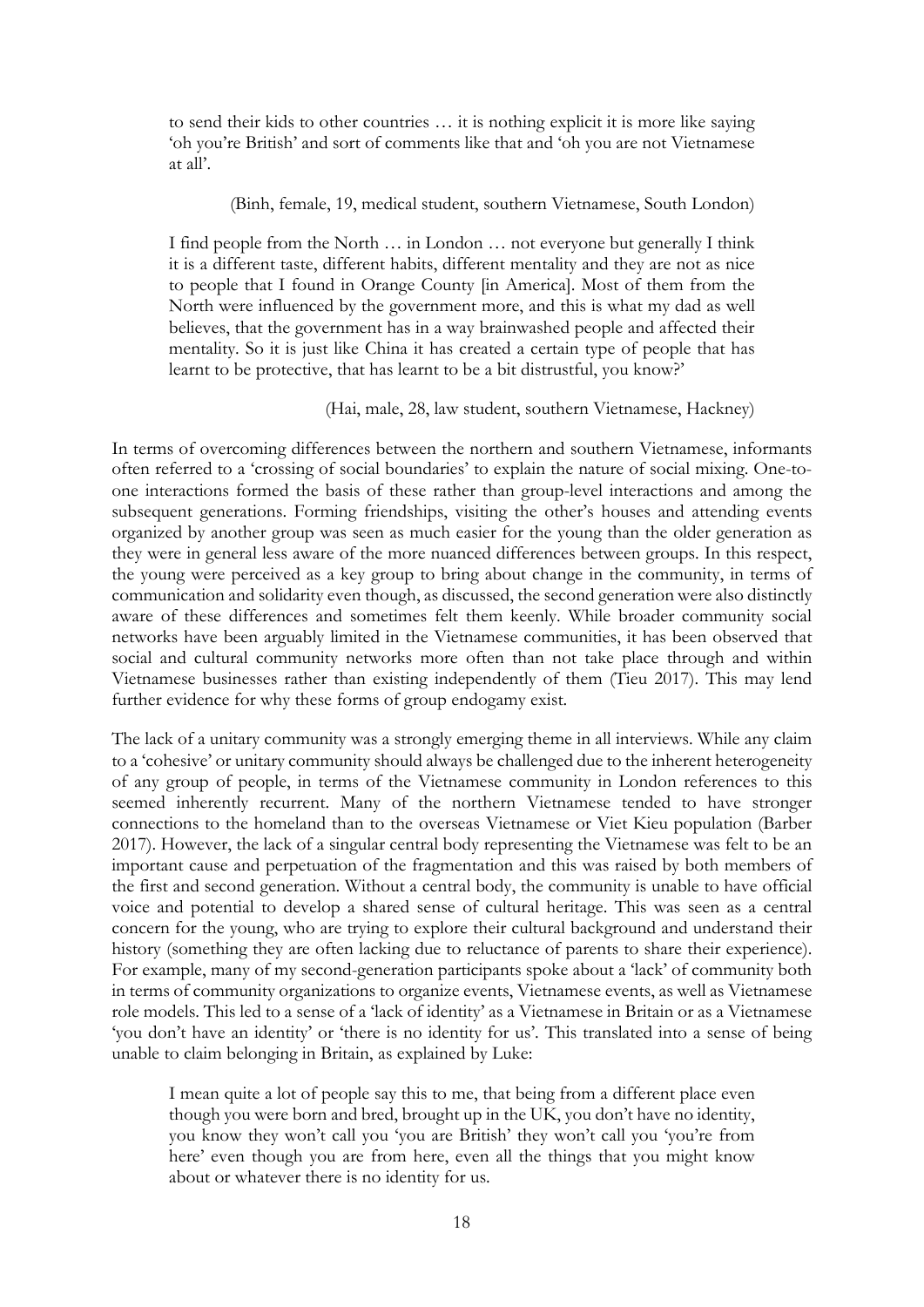## (Luke, second-generation southern Vietnamese, 24, financial industry, East London)

Luke draws upon the fact that being born and brought up in the UK, with all the knowledge of and familiarity with British culture that this entails, acts as no guarantee or entitlement to stake a claim in Britishness. This was developed particularly in relation to the notion of recognition and the lack of cultural recognition which was deemed crucial for inclusion in Britain. This chimes with Phillips' (1995) notion of the 'politics of representation' which she argues have overtaken the 'politics of ideas'; accordingly we now place a greater sense of trust in those sharing our experience to represent us more closely. However, Phillips argues that the role of political representation also extends beyond the realm of formal politics to refer more broadly to 'positions of influence in society' (Phillips 1995: 54) as being one of the many important avenues for challenging existing hierarchies of power. 'Positions of influence' can shape how young people feel represented in society, particularly, as noted by Taylor (1992), as they are more actively engaged in less formal spheres of influence such as the media, culture, sport, and fashion. A sense of oppression was commonly experienced through their lack of representation in the cultural sphere, particularly through areas of media and popular culture (a trend that has also been observed in relation to the Chinese in Britain; Parker and Song 2006). Taylor (in Philips 1995) notes how in the modern age, as identity is more problematic, a sense of recognition becomes more central to people's sense of wellbeing. Participants commonly drew upon comparisons with communities abroad and in the UK that were felt to have a stronger presence:

I think the Vietnamese community is not so well known over here as opposed to … say in America. I would say it is a lot more successful in America … I think over here, I think the Vietnamese community … unless you are studying it or you work for the government or you have some kind of interest it would be classed together with the Chinese community I think. So we don't have a separate identity, not as far as I know anyway.

(Hanh, female, 34, financial sector worker, southern Vietnamese)

I don't think I have seen one Vietnamese celebrity! I mean there is no one here who has been on the news or anything like that. I mean, yeah, apart from the reason that they have been growing weed and stuff, I mean that is the only popularity that Vietnamese people get these days! And that is quite a bad opinion to be honest with you … instead of leaving a good mark we are already branded as weed growers! I mean they even make some songs about this you know, about the Vietnamese over here. It is quite shocking!

(Kim Ly)

Everybody knows about African and Indian culture like the festivals, Caribbean carnivals and like the Hindu festivals, everyone knows about that, but no one knows about what is Buddhism or like the Mid-Autumn Festival. So it is like we are not part of it—we are just left alone to do our own thing.

(Thi, male, 25, designer, Chinese-Vietnamese, southern Vietnamese)

Participants' desire for more cultural events to foster better understanding of the Vietnamese in Britain refers also to a desire for a basic recognition in mainstream society of important cultural festivals—here the Vietnamese 'Mid-Autumn (Moon) festival'—shifting responsibility in Thi's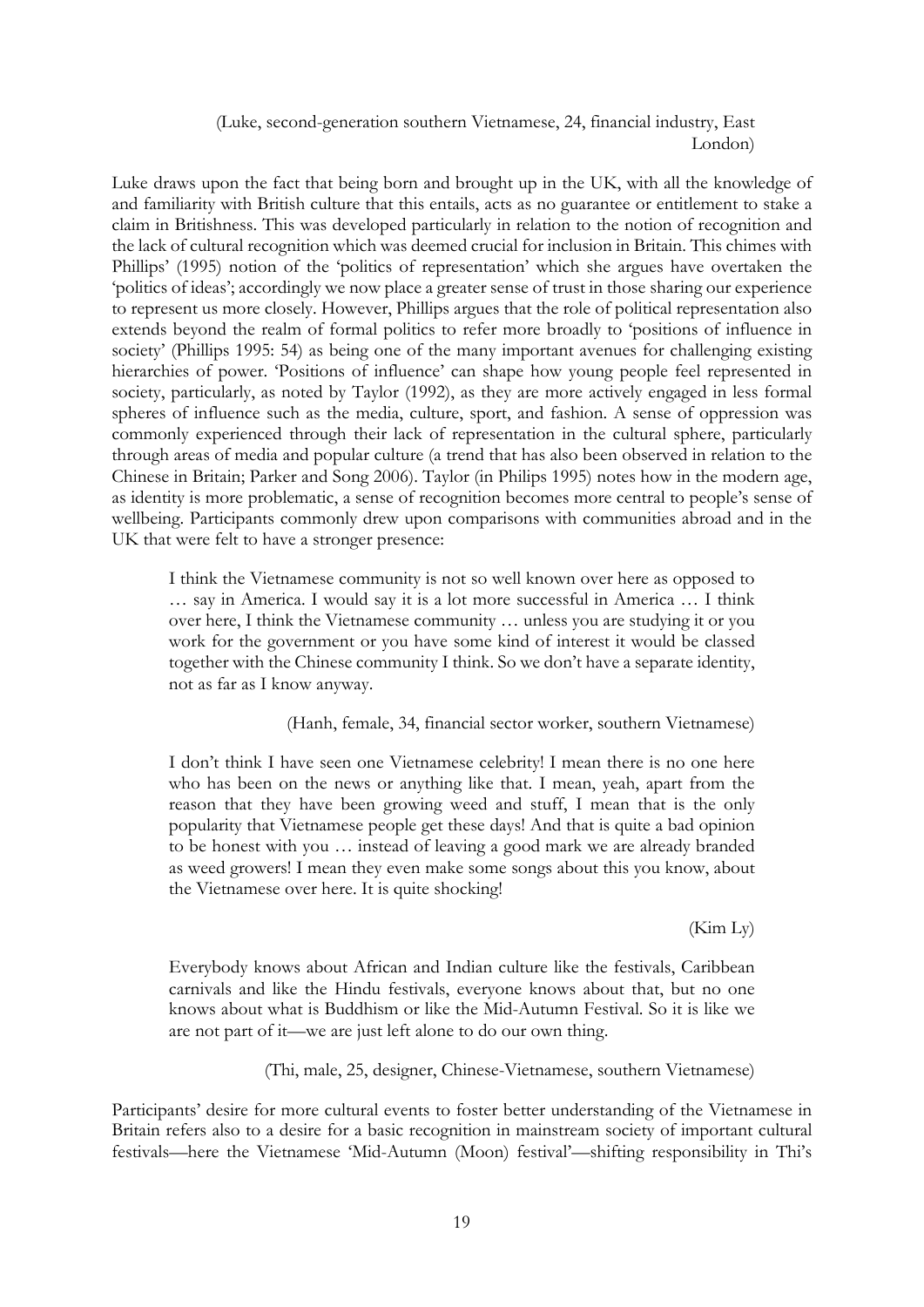case away from the ethnic community towards more sensitive inclusion on the part of wider society. Other participants placed responsibility upon the Vietnamese community:

The Vietnamese community in the UK, I don't think it is really as tight as other communities…. I think there should be more pride and Vietnamese people just need to develop…. Because some people just don't understand how and where our culture and background is from…. We need more people to speak out.

## (Khanh, male, 17, trainee estate agent, Southeast London)

The lack of a political presence was seen as contributing to a marginal social position in the UK and was frequently raised in the narratives of second-generation participants who often contrasted their experience to that of the more vocal Black and African Caribbean groups in Britain. For example, one participant (Mark) noted the Vietnamese community needed a 'Martin Luther King figure' to help galvanize a politicized Vietnamese identity. Here the depoliticization of the first generation due to their initial economic refugee status might partly explain its translation to the second generation, who without a form of homeland politics have yet to develop a UK-based politics.

Past attempts to organize events for the entire community have shown the necessity to demonstrate to each part of the community that they have been sufficiently represented and have an equal stake. While it was suggested by the first-generation participants that past attempts to organize events to bring the second generation together were thought to have always failed because while the young may enjoy the events there is no further basis to hold the second- generation together. 'Rather, they return to their separate areas and get on with their own lives with their own group of friends. None of them seem to want to get involved or take responsibility for organizing future events' (community informant 2). The second generation explained a sense of frustration that any attempt to organize something was often met with suspicion by other segments of the community. For example, Rachel, a 24-year-old northern Vietnamese from Hackney, explains how she has tried to be involved in organizing events in the community before, but people in the Vietnamese community *'*don't like or disregard some things you do', assuming 'it is just a scam' or 'it is just people trying to make money'. This sort of reception discourages future participation by many members of the community. Instead, the participants who did organize community activities tended to hold smaller-scale events inviting a distinct set of people from their own social background and neighbourhood (in these cases, southern Vietnamese). Allegations of internal corruption within the community also turned (especially northern Vietnamese) young people away from involvement in community organizations (community informant 4; participants Rachel, Matthew, Luke, and Hanh). Other reasons stated were that young people felt they have no connections to community organizations and that these are for the older generation with whom there is often a conflict of ideas and views. Many second-generation Vietnamese also feel that they don't have enough knowledge about their culture, language, and traditions, and felt they were not seen as authentic enough to be accepted by the rest of the community (Barber 2015a, 2017). In addition, it is thought that they avoid community centres and organizations and related activities because this reminds them of all the problems facing the older generation, such as poverty and isolation, aspects they are trying to forget. Activities focus mainly on the elderly and there are no activities/facilities for teenagers or young adults, it was also acknowledged that the young don't need the communities, and are more likely to go to mainstream organizations. All the community informants expressed a concern over the current crisis within the community regarding a lack of younger-generation interest in the community to replace current workers who are reaching retirement age. The young were also believed to not get involved with the community as a form of employment because it does not offer any attraction in terms of the level of pay or career structure.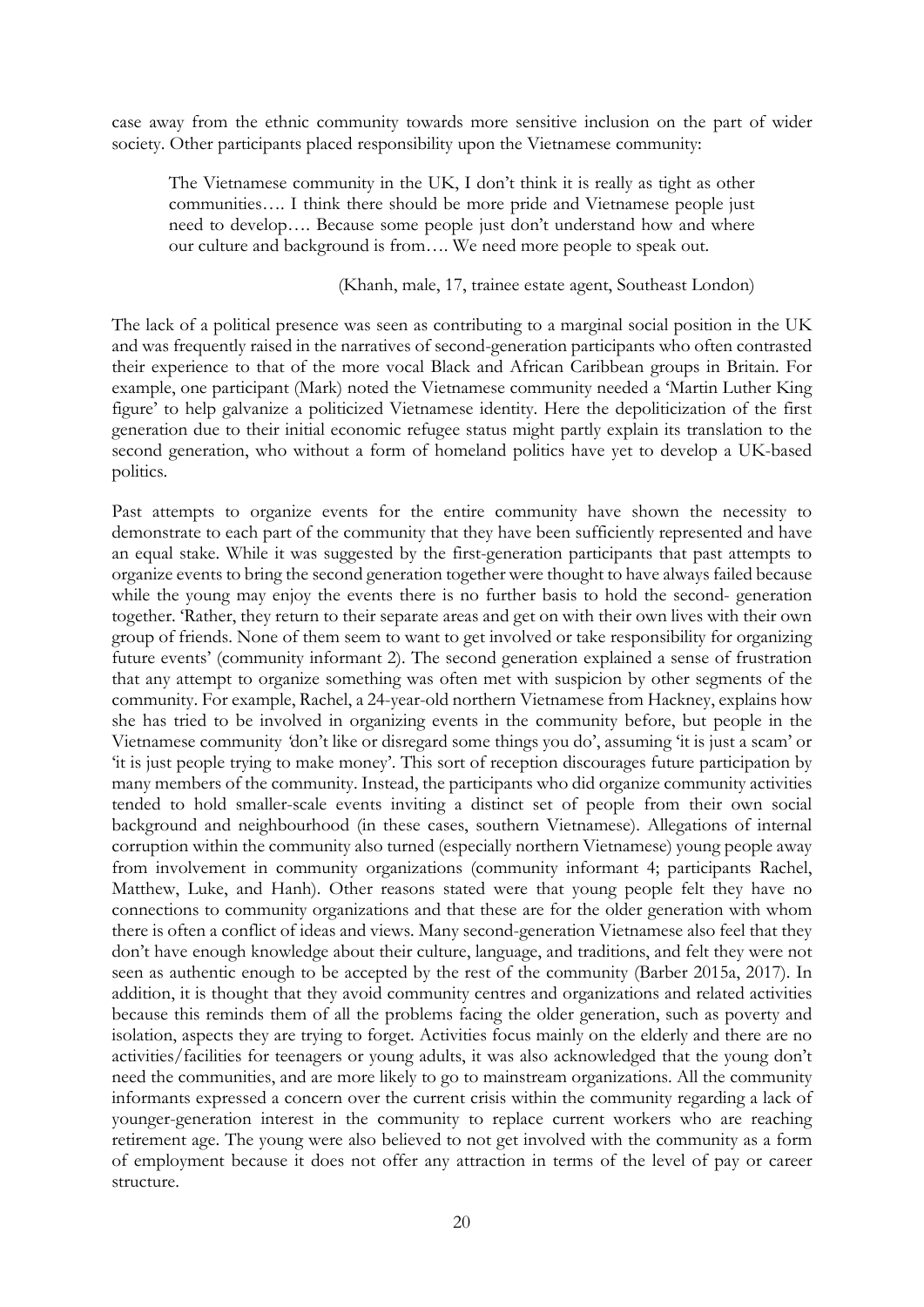Thirty-five years after the arrival of the first refugees, the first official Vietnamese community public event took place. It had been more than five years at the planning stage, and ten years ago when I spoke to the community leader of An Viet foundation the idea was being developed. In September 2015, the very first Vietnamese festival in London was organized by the Vietnam Embassy and showcased Vietnamese culture, music, art, food, etc. It was estimated that 25,000 visitors attended the event, including Londoners, international tourists, and Vietnamese people living in the UK. In July 2017 the community observed the first second-generation-led event for the community. A photographic exhibition called 'Vietnamese Londoners' was launched at the Oxford Gallery in London by Julia Thanh (26 years old, university administrator) which documented the experiences of a range of Vietnamese living in London. The launch event was well-attended and was supported by local British-born artists (poets, actor, rapper). In her opening address to launch the exhibition, the curator explained that motivation for the project was to create a basis upon which other second-generation Vietnamese could come together and develop a network—all too often, she said, there are no role models for the young Vietnamese in Britain and she frequently asks the question 'where are the other young Vietnamese like me?', confirming the sentiment shared among other second-generation Vietnamese (Barber 2015a). October 2017 also featured one of the first second-generation music events, 'Vietnam Now', which will showcase local DJs, musicians, and film-makers. By contrast, any previous community events of note have generally tended to be organized by international student societies at major universities, including New Year celebrations (Imperial College London) and Vietnamese food festivals (University College London).

## **6.2 Political engagement and recognition**

In comparison to the Vietnamese communities in the USA, the UK Vietnamese are perceived as having a 'weak' level of political engagement, particularly in relation to 'homeland' politics. For example, there have tended to be very few protests outside the embassy of the Socialist Republic of Vietnam, and the UK Vietnamese population is believed to contain only a small minority of anti-communist supporters. One community leader (community informant 1) attributed this to the 'low educational profile' and 'rural backgrounds' of most of the initial refugees who essentially fled for economic rather than political reasons. While in the initial years of the refugee community there was some political engagement, 'nowadays there is no political motivation or activism, there are no protest marches, and a lack of political solidarity around current affairs in Vietnam contributes to weakened community ties' (community informant 1). Many in the community were felt to be politically unaware, especially the young. It was also felt that this political inactivity plays an important part in the position of the Vietnamese in the UK, explaining the communities' more marginalized position in socially deprived areas compared to other ethnic groups, who have been more able to voice their concerns and gain recognition from local authorities. Mobilization along the lines of cultural expression was seen as an important part of political recognition and vice versa.

A lack of recognition of the Vietnamese population by local authorities has been experienced as a problem for some of the poorer Vietnamese areas, and as responsible for preventing social mobility due to the impact of lack of community cohesion and representation more generally in broader society on the community. Authorities and mainstream youth services providers were perceived by Vietnamese community leaders and their constituents as only responding to the needs of the community when there was a 'special issue to tackle', such as gangs and delinquency. An observation made by community leaders was that the Department for Education saw the secondgeneration Vietnamese as doing 'reasonably well' and so no extra help or funding was given for youth provision for this group. For example, in Deptford, Lewisham, the most populous area for young Vietnamese, no youth group existed for the young Vietnamese at the time of this research (2006–09). Instead, the majority of Vietnamese community organizations tended to cater to the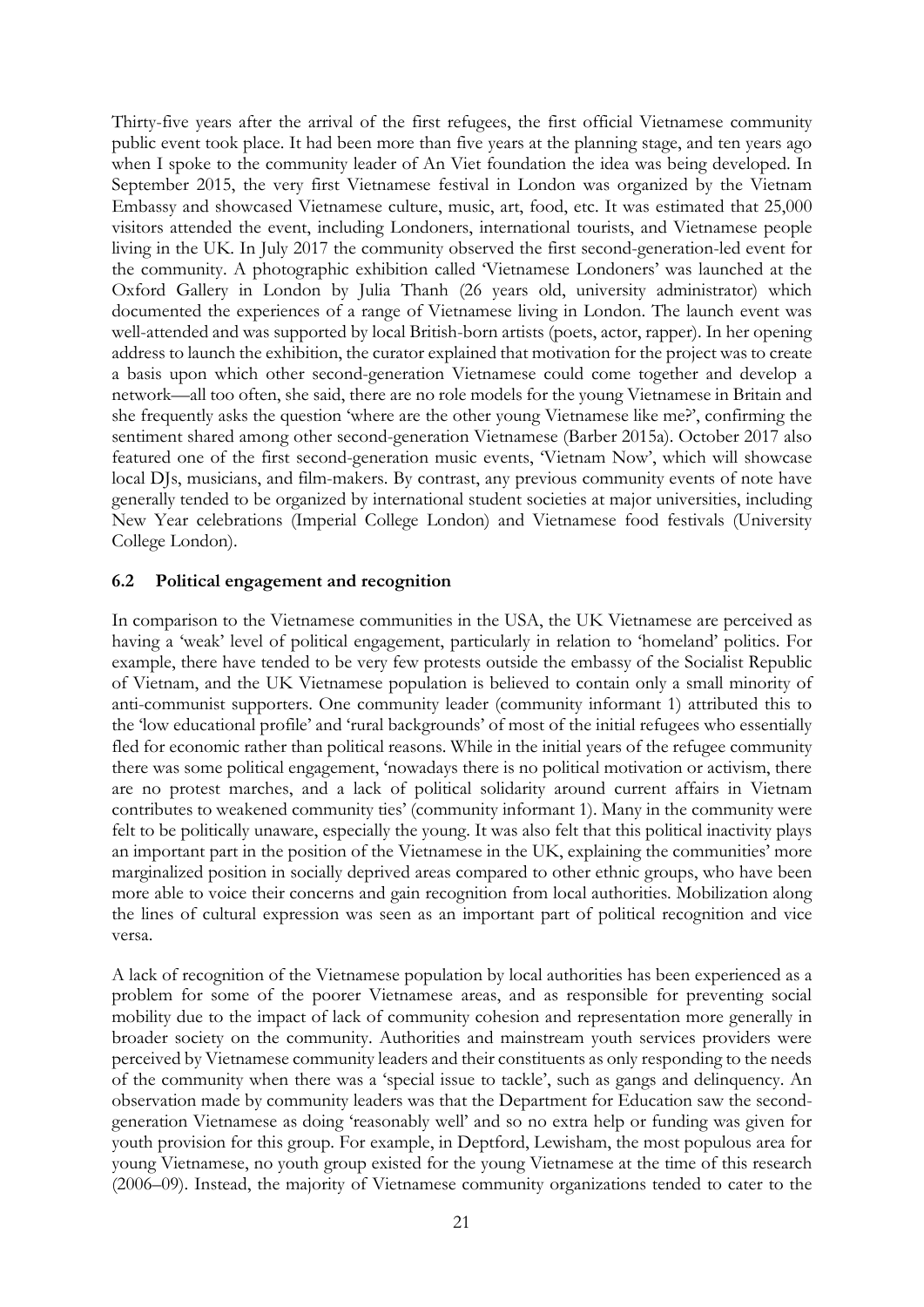elderly and serve the community in terms of housing. The issue of 'trust' was also identified as an issue hampering communities' access to support. Community leaders explained the lack of trust often held by members of the community towards local and central government; one example was the suspicion and lack of trust still held towards Save the Children, a charity that had been working with them for 20 years. Among the older generation, a lack of knowledge about how to engage with authorities and power was also seen to be a barrier. Added to this, the difficulty encouraging members of the Vietnamese communities to take on leadership roles (including first- and secondgeneration Vietnamese), was identified by all community leaders, and especially those refugees coming from a rural background as they did not have the same educational background or political aspiration to be councillor or sit on committees. The second generation have felt generally disconnected from the wider Vietnamese community (particularly the northern communities) and so are less inclined to provide leadership or promote the community in various ways. These aspects, it can be suggested, have prevented the community from pursuing important channels to gain recognition and resources.

### **6.3 Social status and visibility in British society**

Levels of engagement and participation in mainstream society are generally seen as a key indicator of a group's inclusion in society, and there has been very little research conducted on these more culturally oriented aspects of the Vietnamese communities in London. Indicators of the social status of the Vietnamese communities relate not only to their labour market position but also to their social participation and visibility in urbanized, multicultural, or 'superdiverse' areas of London. However, by comparison to other groups, the Vietnamese communities have been better known for their entrepreneurial rather than cultural presence in public life. One source has been quoted as saying: 'Black people have the Hackney Empire and do a lot of party organising. Vietnamese families concentrate more on the work side of things than they do on activities' (in Benedictus 2005), and this seems to encapsulate the experience of the Vietnamese community today. Early research on the first-generation Vietnamese by community organizations and other small-scale studies in the early 1990s characterized them as largely absent from the public sphere (Lam and Martin 1996; Tayao 1986, and recent research suggests this holds true of the majority of first-generation Vietnamese in London (James 2011; Wilkins 2016). Barriers to engagement in mainstream society and the public sphere have been identified largely as being due to lack of language skills, confidence, and cultural visibility. Kar (1993) and Tayao (1986 identified fear and shyness as a problem among their study participants for developing language skills, and in some cases lack of language skills was found to be a target for racist abuse. Other studies found language barriers and lack of confidence linked to their refugee status translated into a reluctance to approach mainstream institutions (Bell and Clinton 1993; Free et al. 1999). This, combined with the lack of a strong community identity, has hindered engagement with the Vietnamese, as a group, in the public sphere, contributing to their exclusion from 'ordinary British consciousness' and society (Arowobusoye 2004; Sims 2007). Consequences of this language barrier are that people have lacked information about available services and lack the confidence to ask for help, which has been found to severely limit their access to public services and their capacity to participate in wider society (Sims 2007). This finding is important as it suggests that the first generation were often deprived of access to public services, and thus also supports the tendency outlined in the sections above to rely upon informal familial and community networks for help and advice rather than mainstream service provision. Many Vietnamese have reported feeling helpless in their inability to communicate effectively with these services (Free et al. 1999). Lack of confidence in navigating mainstream services has placed more demand for services on Vietnamese organizations (Sims 2007), although these organizations often have difficulty providing them due to underfunding. This lack of confidence has also been reflected in the lack of awareness among funding bodies of the needs of the Vietnamese community, particularly in relation to translation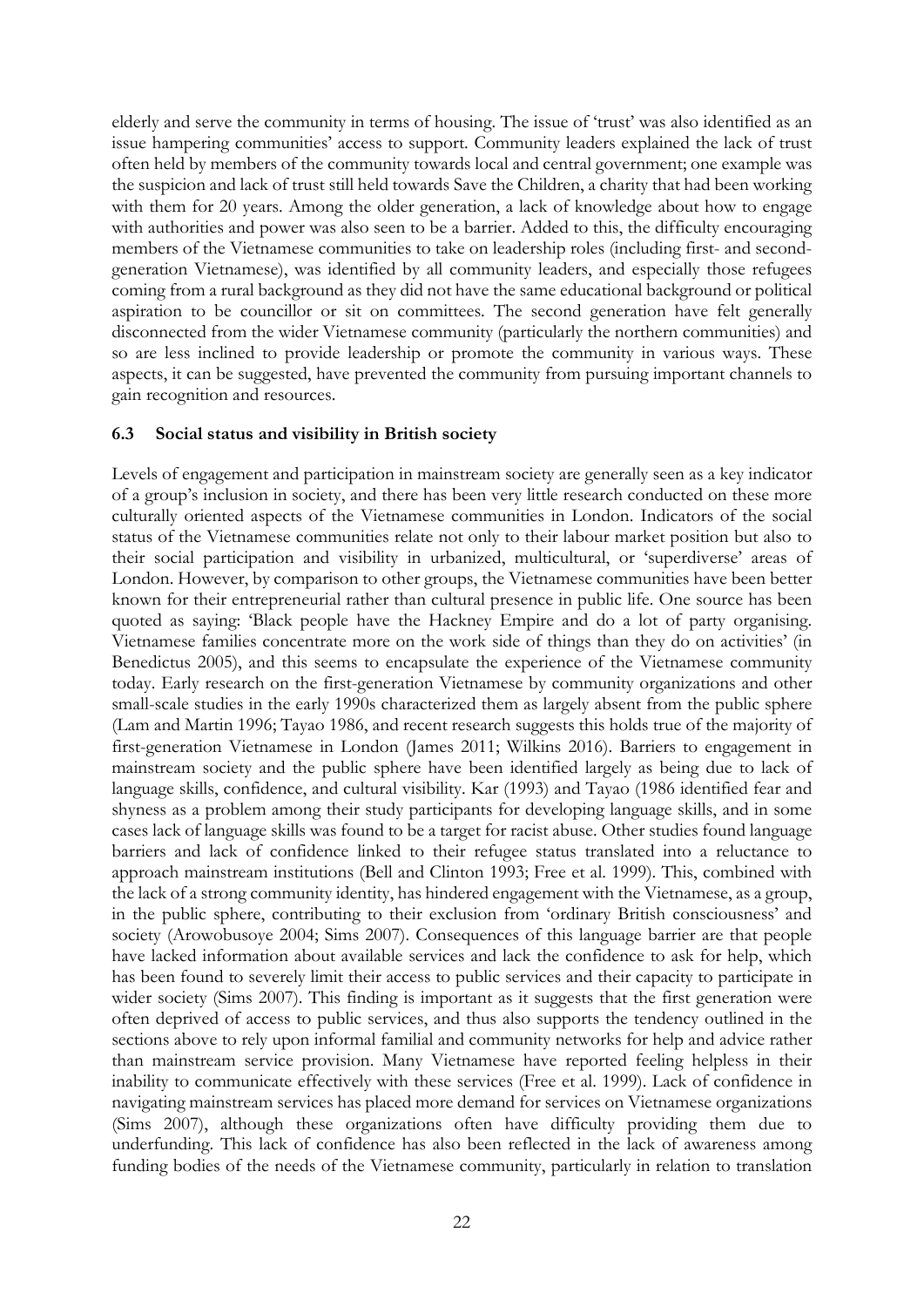and advice services (Free et al. 1999). These aspects of discrimination, alongside lack of language skills and confidence, appear central for understanding the barriers to integration into mainstream society for the group.

These issues have a different relevance for the second-generation Vietnamese, for whom a lack of a strong or unified community in the UK has impacted upon their sense of self and their integration into British society (Barber 2015a). These have related to a sense of 'not helping each other out' enough within the community, which has hampered the development of a 'positive selfesteem', and in mainstream society a reduced a sense of recognition, political representation, and visibility. These, in turn, have ramifications at the individual level relating to their ability to protect themselves from various forms of racism, stereotyping, and discrimination. A lack of belonging in the London Vietnamese communities has been found to inhibit ethnic identity formation. For example, the second-generation Vietnamese have expressed concerns over the perceptions about their ethnic 'authenticity' and legitimacy to participate in the community (Barber 2015a, 2017). However, combined with this, in mainstream society, the Vietnamese, like other East and Southeast Asians (including the more established British Chinese population) have tended to remain invisible and 'silent' minorities who rarely feature in debates on British multiculturalism (Parker 1995; Song 2003). This invisibility has often protected them from the 'worst kinds of racism' (see Archer and Francis 2007). One of the distinctive experiences of the second-generation Vietnamese has been the consequences of 'positive racism'. A common experience described by my participants was that the racism they experienced was 'not as bad' as that experienced by other groups, especially Black Britons (Barber 2015a), who are often the target of more 'direct' and 'colour'-based racisms. This has led to a sense that they 'can't really complain', and instead try to use it as an advantage and play up to positive images, or strategically use it as a way to get ahead (in job applications and interviews) (Barber 2015a). While more established diaspora groups (those with former colonial links to the UK) might be more visible in the discourses of a nation, it has been argued that newcomer groups (like the Vietnamese) may occupy 'uncharted positions' within society due to their non-colonial experience, meaning that they are often subject to a 'poverty of categorisations' (Ang-Lygate 1997) that affects their recognizability in everyday encounters in society and in public discourse. This often leaves individuals to experience a sense of 'unlocation' and thus non-belonging.

# **7 Conclusion**

The migration history, settlement experience, and social characteristics of the first Vietnamese refugees in Britain have been crucial in shaping the experiences of Vietnamese communities in London today. The reception policies and subsequent geographical dispersal further exacerbated the already precarious situation of Vietnamese refugees, rendering them deskilled and isolated in the new society. This legacy has continued into the present day for the first generation, who still endure some of the highest unemployment rates among minority ethnic groups. The secondary migration and re-concentration of Vietnamese families in urbanized centres had two effects: first, to locate them within largely impoverished areas and in overpopulated living conditions; and second, to give them access to important support structures and services previously denied under the dispersal policy. While these factors are suggestive of significantly disadvantaging this population, a number of recent developments have shown how the Vietnamese in London have resourcefully found ways to navigate and move beyond these restrictions.

This report has shown how the integration of the Vietnamese diaspora in the UK, and London in particular, can be understood by three different spheres of experience: the labour market; community structure; and organization and social status in UK society. Overall these have shown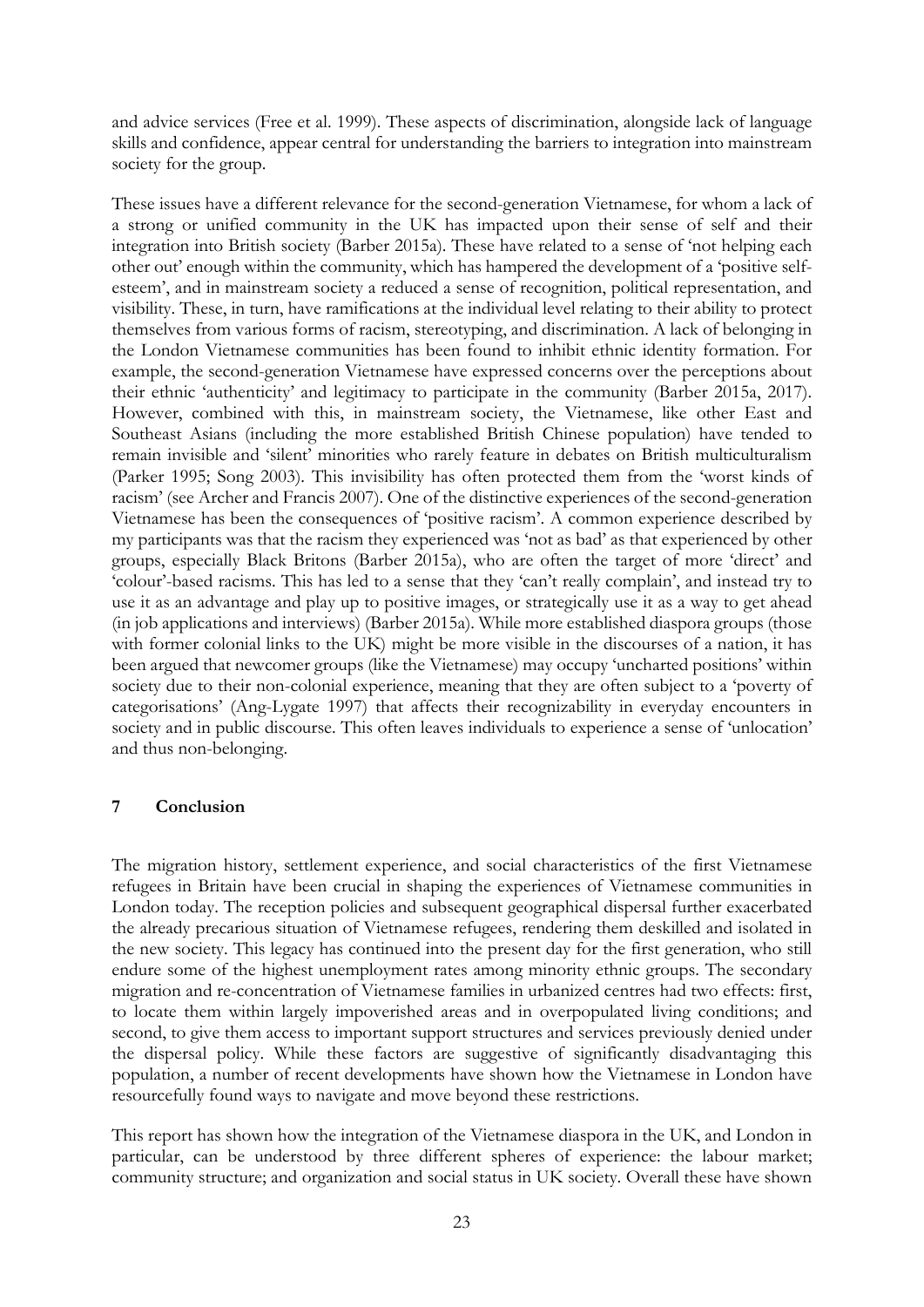a complex and varied experience at the sub-community level according to generational, northern/southern, and Chinese/Vietnamese networks and differences. A combination of the effect of the initial government reception policies, the distinctive social backgrounds of the refugees alongside the relationship of the refugees to Britain, in addition to the race-relations landscape, has led to the group's invisibility in British public life. Fragmentation of the community internally has weakened its bargaining position as a minority group and hampered the development of structures to enable a common mobilization around shared common ground of experience or identity. However, areas of success in the community (particularly among the first generation) have been their ability to develop a niche market out of relatively little investment and capital. While this has acted to offer employment to this otherwise underemployed population, it has also been seen as stymieing their economic participation in other mainstream sectors. At the level of societal recognition, the Vietnamese nail industry has provided the community with a distinctive and visible presence in London; however, news stories of new Vietnamese migration into the nail and other sectors have tarnished the Vietnamese community's image in London and the effects of this can be seen in the identity constructions of the young second-generation Vietnamese (Barber 2015a).

Notwithstanding the problem of gaining full and complete data on the educational and employment profile of the community, the apparent educational success of the younger generation and their employment in professional mainstream sectors (and burgeoning presence in a wide range of fields) suggests that the second generation has become significantly upwardly mobile by comparison to their parents. Although there is some evidence that they are branching out into less traditional and more creative areas (such as journalism, the arts, and performance arts), a combination of first-generation expectations (and those of their parents), societal stereotypes, and lack of leadership/role models in the community have meant that they still remain largely in traditional sectors and perceive social barriers in entering new areas of employment and in aspiring to reaching higher leadership roles.

Another key feature of the Vietnamese community in Britain has been the internally divided or at least fragmented nature of the community. There is evidence that key cultural, social, ideological, and regional differences still pattern their social networks and have an impact upon their relative forms of advantage and disadvantage in UK society. However, the generational differences have been apparent in the experience of the second generation, particularly in relation to their upward educational and social mobility by comparison to the first generation. However, concerns around cultural identity and visibility confront the second generation in relation to both the Vietnamese community and within mainstream society. These appear to emerge out of the experience and foundations laid down by the first generation and the complex nature of intergenerational relations, which have related to parental expectations and language barriers. As part of this experience of community fragmentation and of being a numerically small and new minority in the ethnic landscape of Britain, the social status of the Vietnamese has remained largely 'invisible' in the cultural and political spheres.

Overall, due to the paucity of data on this community it has been difficult to draw together the threads of the experience of different sub-community groups to provide a clear picture of the main host of societal factors shaping the integration of this group beyond the factors internal to the community (discussed above), and experiences of racism/invisibility in mainstream society. However, given the diverse nature of the neighbourhoods occupied by the Vietnamese communities and recent evidence of diversification of identifications of the younger generations (Barber 2015a, 2015b), there are opportunities to recast the restrictive social images of previous decades and also increase the opportunities and possibility for greater pan-ethnic engagement and solidarity. Also, it is perhaps due in part to the high concentration of the Vietnamese communities in areas of East and Southeast London, which are, and have always been, diverse areas of high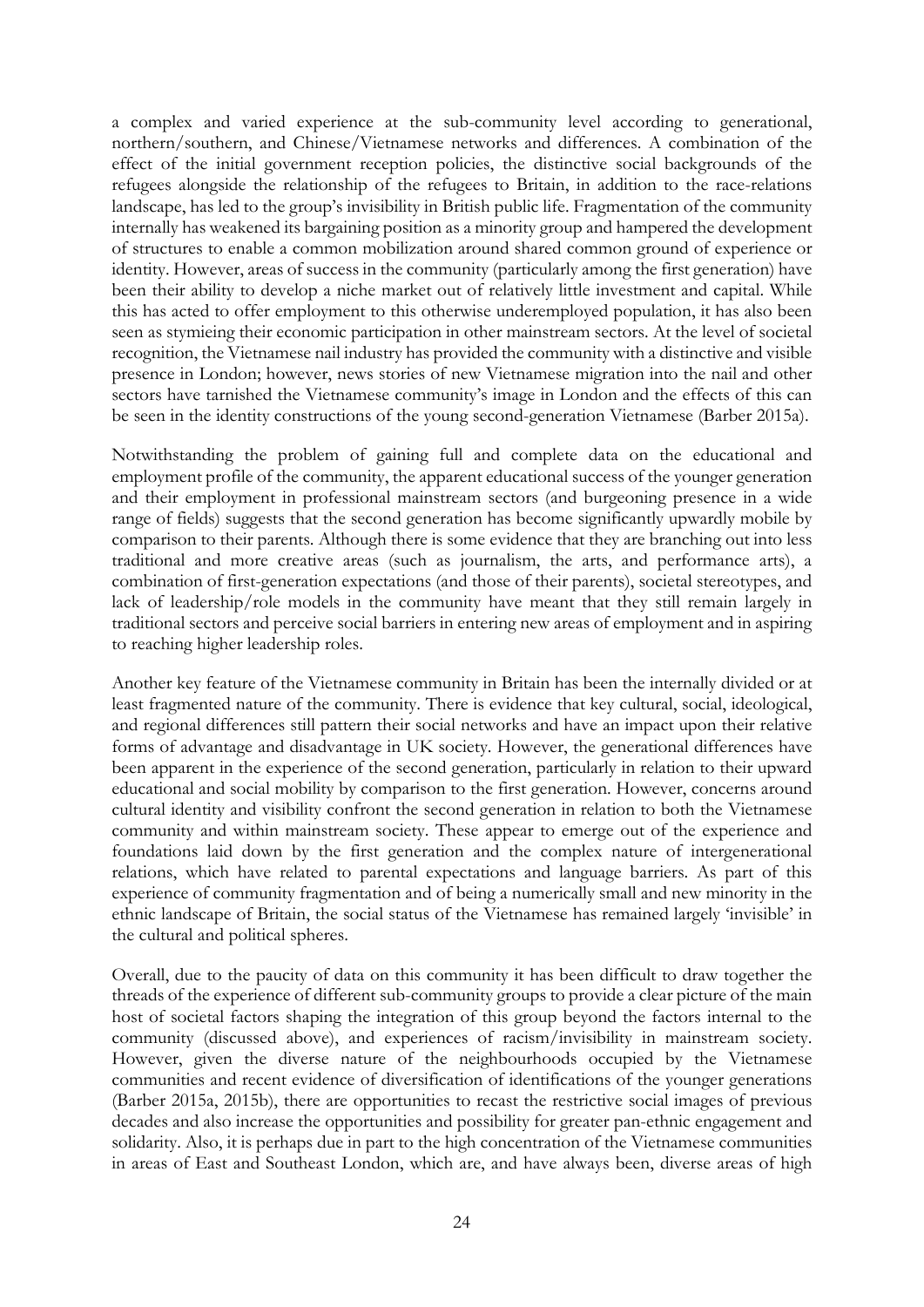immigrant populations. This familiarity with ethnic difference (of a wide range) and the associated dynamic business environment has perhaps enabled Vietnamese businesses to flourish.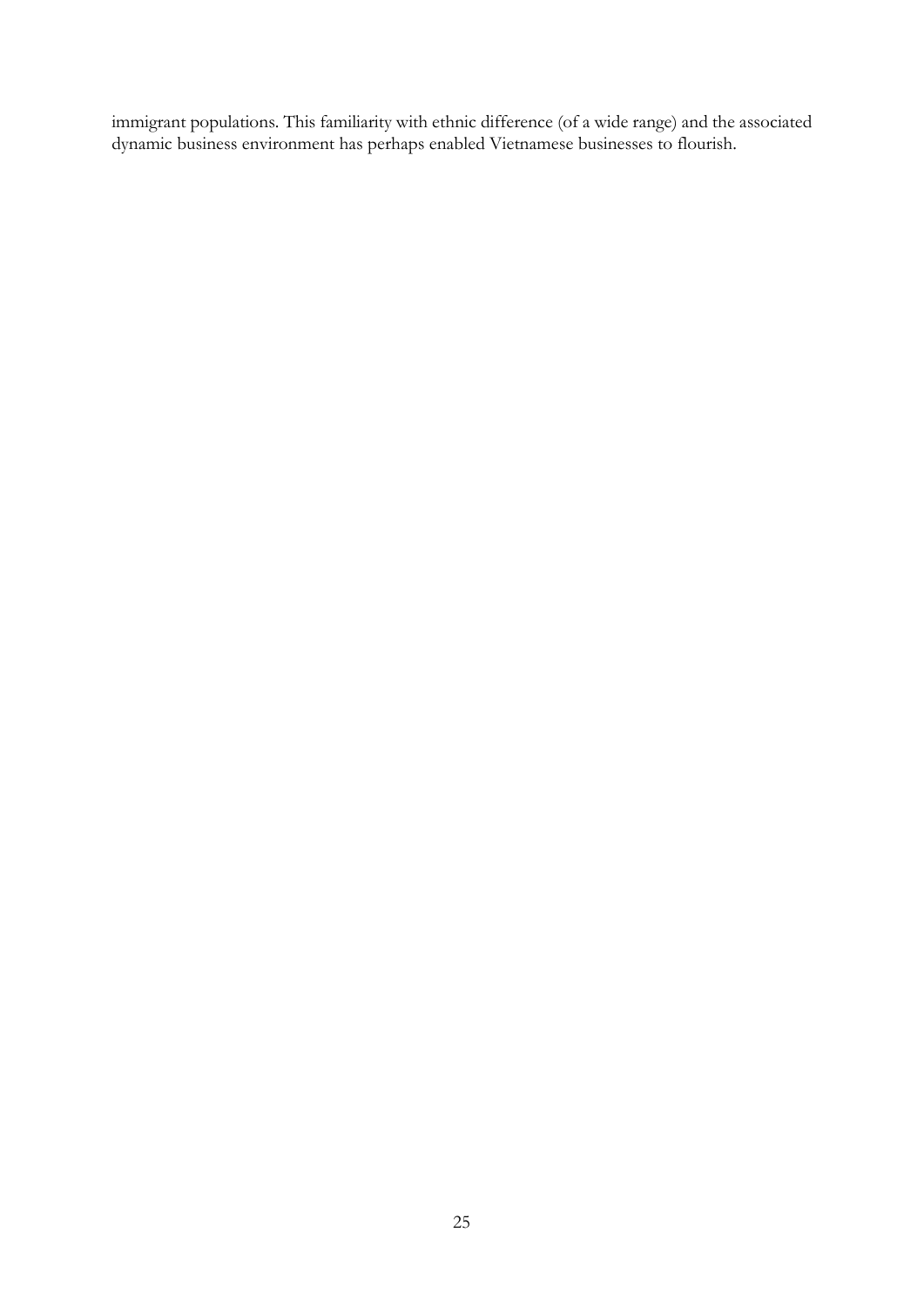### **References**

- Ang-Lygate, M. (1997). 'Charting the spaces of (un)location: on theorising diaspora'. In Mirza, H.S. (ed.), *Black British feminism: a reader*. London: Routledge.
- Anthias, F. and Yuval-Davis, N. (1992). *Racialized Boundaries: Race, Nation, Gender, Colour and Class and the Anti-Racist Struggle.* London: Routledge.
- Arbuthnott, G. (2013). 'Exposed: scandal of nail bar slaves'. *The Times*, 18 August 2013.
- Archer, L. and Francis, B. (2007). *Understanding Minority Ethnic Achievement: Race, Gender, Class and 'Success'.* Oxford: Routledge.
- Arowobusoye, N (2004). 'Lewisham Health Profile 2004', Lewisham NHS Primary Care Trust, London.
- Bagwell, S. (2006). 'UK Vietnamese businesses: cultural influences and intracultural differences'. *Environment and Planning C: Government and Policy*, 24(1): 51–69.
- Bagwell, S. (2008). 'Transnational family networks and ethnic minority business development: the case of Vietnamese nail-shops in the UK', *International Journal of Entrepreneurial Behaviour & Research*, 14(6): 377–94.
- Bagwell, S., Hitchcock, M., and Nguyen, K. (2003). *Vietnamese Business in London.* London: London Metropolitan University, International Institute for Culture, Tourism and Development.
- Baldassar, L., Pyke, J., and Ben-Moshe, D. (2017). 'The Vietnamese in Australia: diaspora identity, intra-group tensions, transnational ties and "victim" status'. *Journal of Ethnic and Migration Studies*, 43(6): 937–55.
- Barber, T. (2015a). *'Oriental' Identities in 'Super-diverse' Britain: Young British-Born Vietnamese in London*. Palgrave Macmillan: Basingstoke.
- Barber, T. (2015b). 'Chinese, Japanese or "Oriental"?: Vietnamese-passing in "super-diverse" London'. *Identities: Global Studies in Culture and Power*, 20(4): 361–76.
- Barber, T. (2017). ['Achieving ethnic authenticity through "return" visits to Vietnam: paradoxes of](http://www.tandfonline.com/doi/abs/10.1080/1369183X.2016.1274564)  [class and gender among the British-born Vietnamese'](http://www.tandfonline.com/doi/abs/10.1080/1369183X.2016.1274564). *[Journal of Ethnic and Migration](http://www.tandfonline.com/toc/cjms20/43/6)  [Studies](http://www.tandfonline.com/toc/cjms20/43/6)*, 43(6): 919–36.
- Bell, J. and Clinton, L. (1993). *The Unheard Community: A look at the Housing Conditions and Needs of Refugees from Vietnam Living in London*. Derby: Refugee Action.
- Benedictus, L. (2005). 'Every race, colour, nation and religion on earth: part 1'. *Guardian*, 21 January.
- Besier, M. (1999) *Strangers at the Gate: The Boat People's First Ten Years in Canada.* Toronto: University of Toronto Press.
- Bousquet, G. (1991) *Behind the Bamboo Hedge: The Impact of Homeland Politics in the Parisian Vietnamese Community*. Ann Arbor, MI: University of Michigan Press.
- Dalglish, C. (1989). *Refugees from Vietnam*. London: Macmillan.
- Douglas, L. (2016) 'Beauty boom or bust: does the UK have too many salons?' *Guardian,* 18 November.
- Duke, K. and Marshall, T. (1995). *Vietnamese Refugees Since 1982.* London: HMSO.
- Eade, J. (ed.) (1997). *Living the Global City: Globalization as Social Process*. London and New York: Routledge.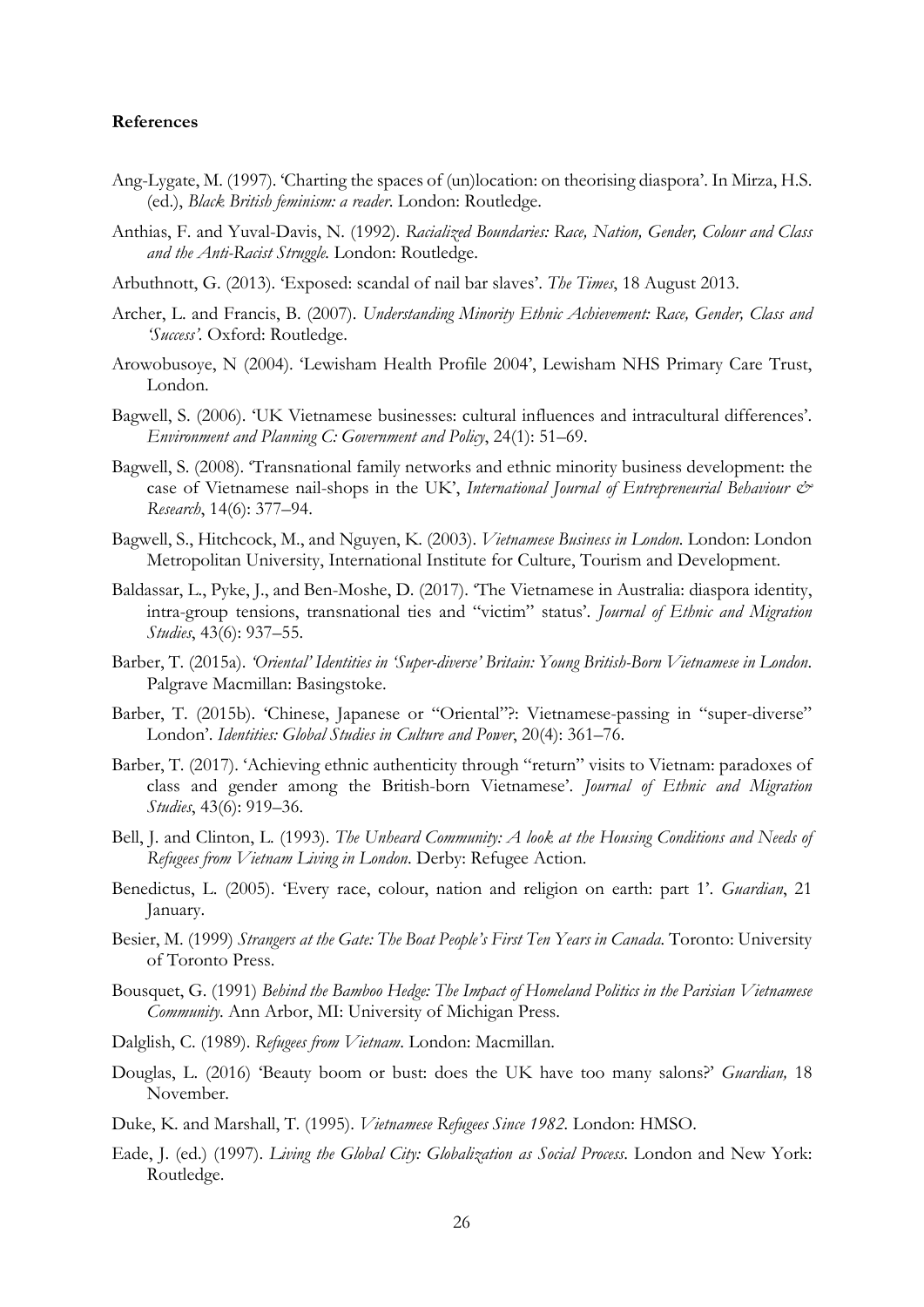- Eckstein, S., and Nguyen, T.N. (2011). 'The making and transnationalization of an ethnic niche: Vietnamese manicurists'. *International Migration Review*, 45: 639–74.
- Free, C., White, P., Shipman, C., and Dale, J. (1999). 'Access to and use of out-of-hours services by members of Vietnamese community groups in South London: a focus group study'. *Family Practice,* 16(4): 369–74.
- Hairdressing and Beauty Industry Authority (HABIA) (2017). 'Skills survey for the nail services industry'. Doncaster: Hairdressing and Beauty Industry Authority.
- Hale, S. (1992). 'The Reception and Resettlement of Vietnamese Refugees in Britain'. In Robinson, V. (ed.), *The International Refugee Crisis: British and Canadian Responses*. London: Macmillan.
- Haswell, N. (1999). *The Housing Needs of Southampton's Black and Minority Ethnic Community.* Poole: Raglan Housing Association.
- HESA (2016). 'HESA stats'. Available at: [www.hesa.ac.uk/stats](https://www.hesa.ac.uk/stats) (accessed on 16 June 2017).
- Hitchcock, M., and Wesner, S. (2009) 'Vietnamese values, networks and family businesses in London'. *Asia Pacific Business Review*, 15(2): 265–82.
- Hitchcox, L. (1988). 'Vietnamese refugees in transit: process and change'*.* DPhil thesis, University of Oxford.
- IOM (2006). *The Vietnamese Community in Britain*. London: Home Office.
- IPPR (2007). *Britain's Immigrants: An Economic Profile*. London: Institute for Public Policy Research.
- James, S. (2011). 'Vietnamese Londoners: Transnational identities through community networks'. PhD dissertation, University of London.
- Johnson, P. (1988). 'The impact of ethnic communities on the employment of Southeast Asian refugees'. *AMERASIA*, 74(l): 1–22.
- Joly, D. (1989). 'Voluntary agency, local government and the community from Vietnam'. In D. Joly and R. Cohen (eds), *Reluctant Host Europe and its Refugees*. Aldershot: Gower Press.
- Kar, U. (1993). 'The patriarchy defends itself: policy impacts and gender relations in refugee communities—case study of refugees from Vietnam'. MA dissertation, School of Development Studies, East Anglia.
- Lam, T. and Martin, C. (1996). 'What is schooling for? The Vietnamese in the British educational system'. Working Paper 21. Oxford: Refugee Participation Network.
- Lam, T. and Martin, C. (1997). *The Settlement of the Vietnamese in London: Official Policy and Refugee Responses*. London: South Bank University.
- Lieu, N.T. (2011). *The American Dream in Vietnamese*. Minneapolis, MN: University of Minnesota Press.
- Office for National Statistics (ONS) (2001). '2001 Census: aggregate data (England and Wales)'. UK Data Service Census Support. Available at: [http://infuse.mimas.ac.uk](http://infuse.mimas.ac.uk/) (accessed on 8 August 2017).
- Office for National Statistics (ONS) (2011). '2011 Census: aggregate data (England and Wales)' UK Data Service Census Support. Available at: [http://infuse.mimas.ac.uk](http://infuse.mimas.ac.uk/) (accessed on 8 August 2017).
- Office for National Statistics (ONS) (2017). 'Quarterly Labour Force Survey household dataset, 1992–2017.' 3rd edition*.* UK Data Service.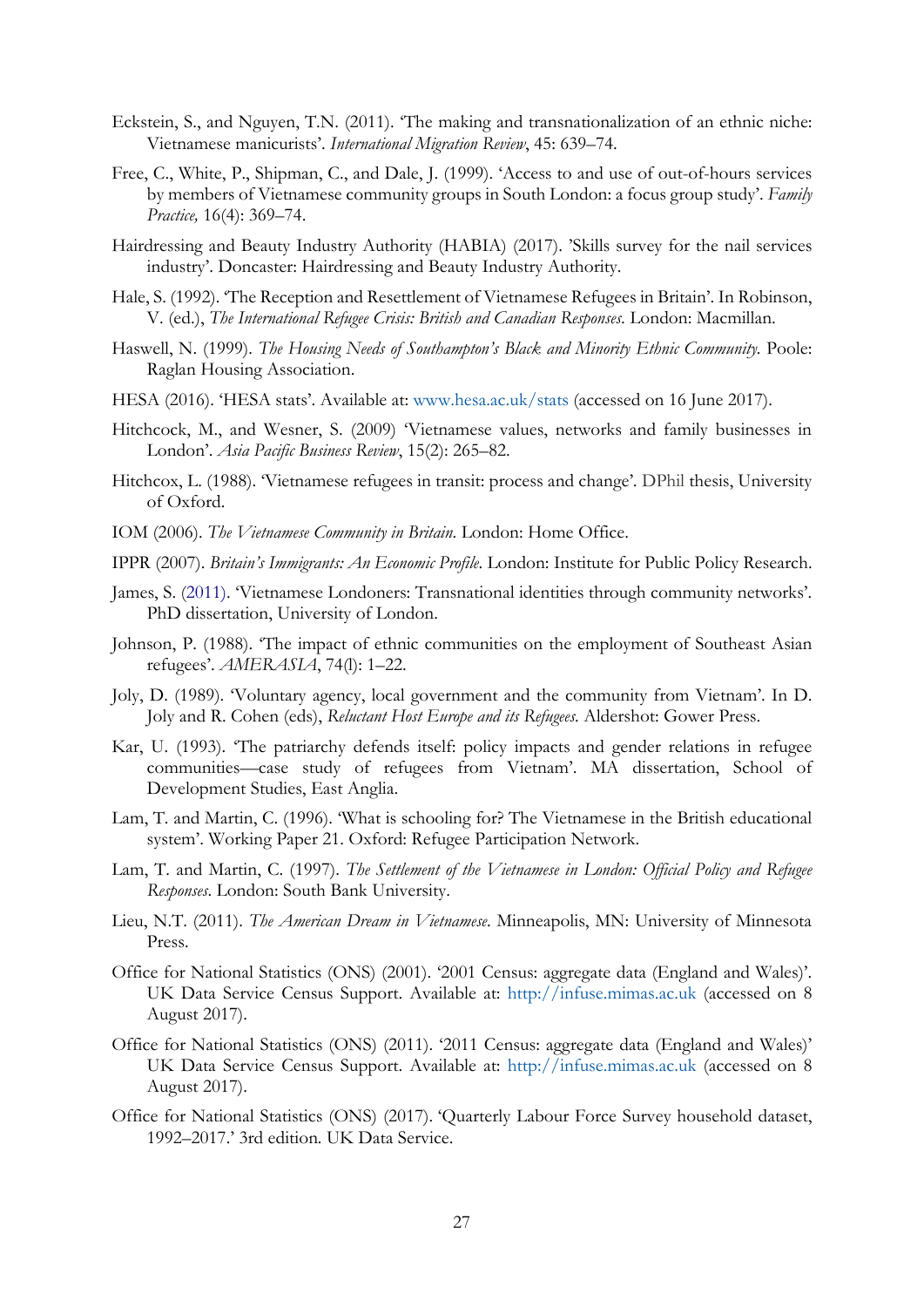- Parker, D. (1995). *Through Different Eyes: The Cultural Identities of Young Chinese People in Britain*. Aldershot: Avebury.
- Parker, D. and Song, M. (2006). 'New ethnicities online: reflexive racialisation and the internet'. *The Sociological Review*, [54\(3\):](http://onlinelibrary.wiley.com/doi/10.1111/sore.2006.54.issue-3/issuetoc) 575–94.
- Phillips, A. (1995). *Politics of Presence.* Oxford: Clarendon Press.
- Ram, M., Theodorakopoulos, N., and Jones, T. (2008). 'Forms of capital, mixed embeddedness and Somali enterprise'. *Work, Employment and Society*, 22(3): 427-46.
- Refugee Action (2003). *Every Tree Has Its Roots: Refugees from Vietnam and Their Children Speak about Here and There*. London: Refugee Action.
- Refugee Council (1991). *Vietnamese Refugee Reception and Resettlement, 1979–88*. London: Refugee Council.
- Robinson, V. (1985). 'The Vietnamese reception and resettlement programme in the UK'. *Ethnic Groups*, 6: 305–30.
- Robinson, V. (1992). 'British policy towards the settlement patterns of ethnic groups: an empirical evaluation of the Vietnamese Programme 1979–88'. In Robinson, V. (ed.), *The International Refugee Crisis: British and Canadian Responses*. London: Macmillan.
- Robinson, V. and Hale, S. (1989). *The Geography of Vietnamese Secondary Migration in the UK.* Coventry: University of Warwick.
- Rutter, J. (2006). *Refugee Children in the UK*. Maidenhead: Open University Press.
- Rumbaut, R. (1995). 'Vietnamese, Laotian, and Cambodian Americans'. In P. Gap Min (ed.), *Asian Americans: Contemporary Trends and Issues*. Thousand Oaks, CA: Sage.
- San Juan, K.A (2009). *Little Saigons: Staying Vietnamese in America*. Minneapolis, MN: University of Minnesota Press.
- Sims, J. (2007). *The Vietnamese Community in Great Britain: Thirty Years On—A Runnymede Community Study*. London: Runnymede.
- Song, M. (1999). *Helping Out: Children's Labour in Ethnic Businesses*. Philadelphia, PA: Temple University Press.
- Song, M. (2003). *Choosing Ethnic Identity*. Cambridge: Polity Press.
- SOPEMI (2012). *International Migration and the United Kingdom: Report of the United Kingdom SOPEMI Correspondent to the OECD*. Paris: OECD Publishing.
- Spence, L. (2005). *Country of Birth and Labour Market Outcomes in London: An Analysis of Labour Force Survey and Census Data*. London: Greater London Authority.
- Tayao, A. (1986). *Adapting in British Society: The Vietnamese Experience.* Refugee Studies Programme, Oxford.
- Taylor, C. (1992). *Multiculturalism and 'The Politics of Recognition'*. Princeton, NJ: Princeton University Press.
- Tieu, S. (2017). 'Nail shops in Deptford community art projects'. SOAS, conference presentation, 18 November.
- Thomas, M. (2005) 'Vietnamese in Australia'. In M. Ember, C.R. Ember, and I. Skoggard (eds), *Encyclopedia of Diasporas*. New York: Springer.
- Tomlins, R., Johnson, M., and Owen, D. (2002). 'The resource of ethnicity in the housing careers and preferences of the Vietnamese communities in London'. *Housing Studies*, 17(3): 505–19.